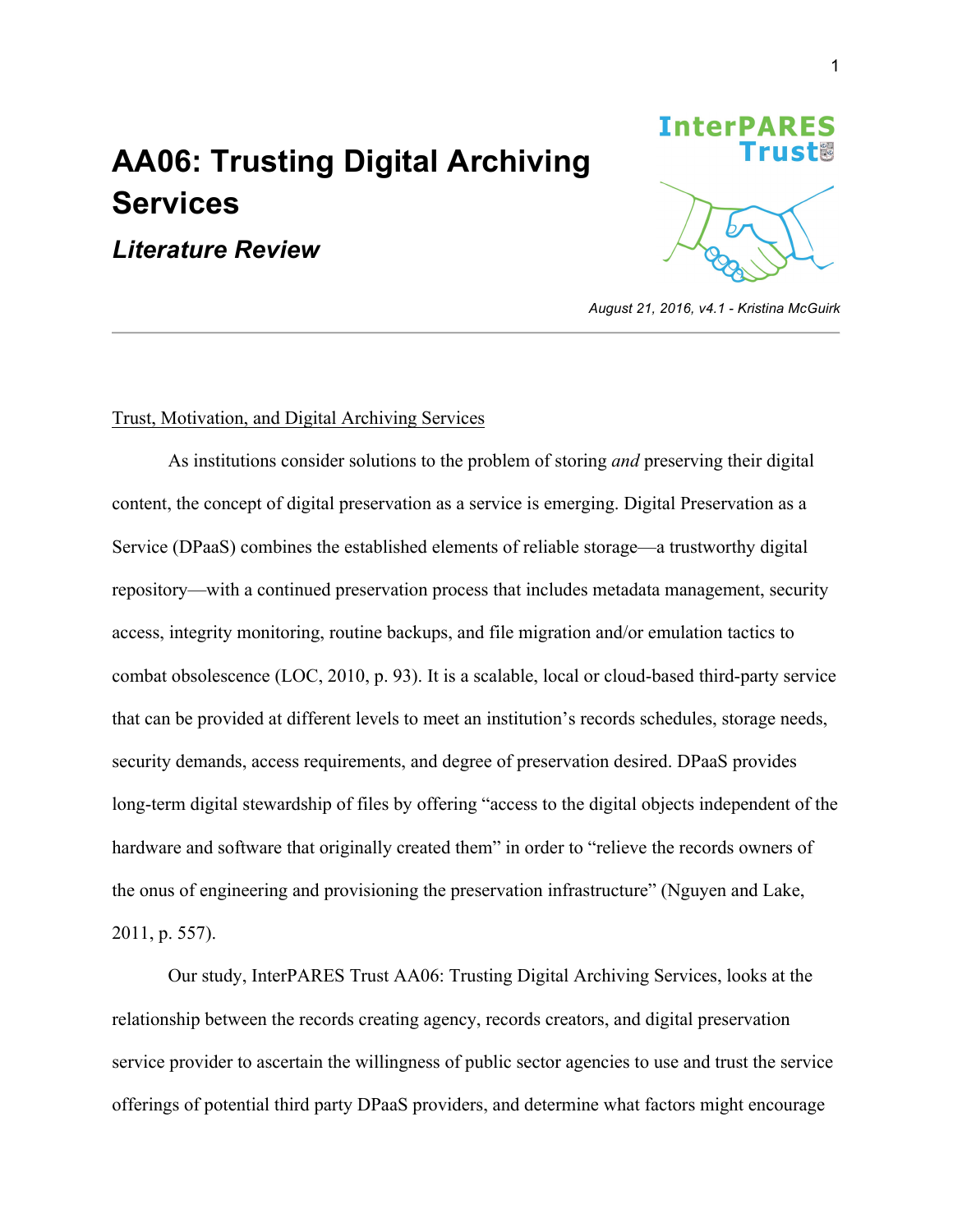or inhibit the agencies' level of willingness. Because DPaaS is still an emerging concept, this topic will be explored through a literature review and subsequent interviews.

Literature specifically on the topic of trusting digital preservation services is scarce—see Donaldson and Conway (2015), Franks (2015) and Oliver, Chawner, and Liu (2011) for the most relevant writings on the subject—so this review will also look at related areas for an informed idea of how trust, use, and DPaaS relate. Digital repositories provide a relevant and associated topic for us to draw research from because they are a precursor and key element of digital preservation services. After covering the development of digital preservation, available services, and current studies of DPaaS, this paper explores literature studying the use of digital repositories; motivations or disincentives for adopting these services; and characteristics of trust and factors that influence trust in these services. It then draws conclusions about where our study should focus its investigation moving forward.

## Development of Digital Preservation and Services

Although digital files and storage have been a concern for decades, digital preservation became a recognized issue in the early 2000s. The early focus of digital preservation looked at "specific technical strategies for digital files," followed by processes for preservation (like the production of the OAIS model and the research of the first InterPARES project), and, subsequently, standards and certifications for trustworthy digital repositories (Dale & Gore, 2010, p. 14).

In 2000, the United States Congress funded research on the preservation of digital cultural heritage materials through the Library of Congress (LOC), resulting in the National Digital Information Infrastructure Preservation Program (NDIIPP). This was the early stages of preservation awareness, and this group was tasked with looking to the future of digital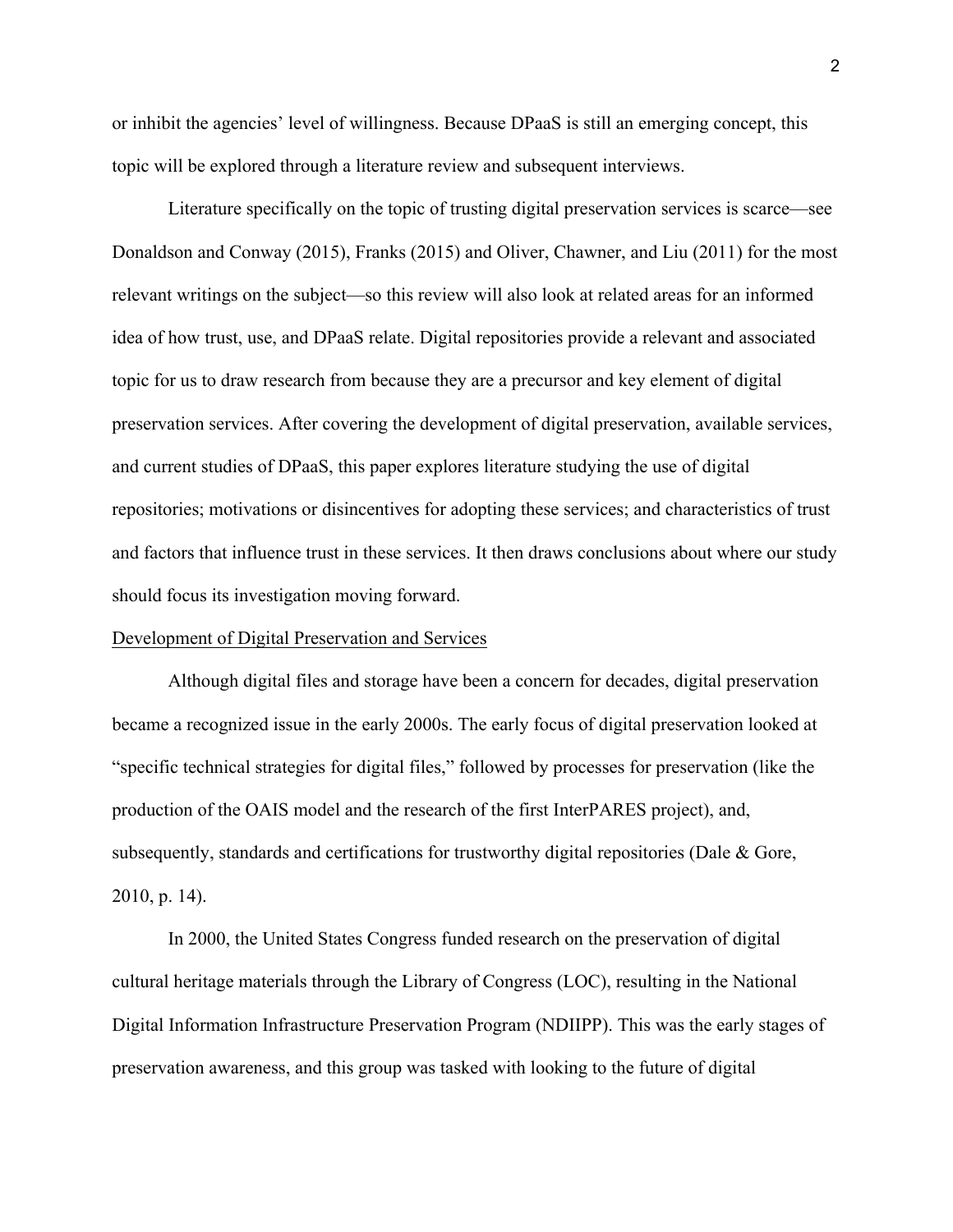preservation in the U.S., which included discovering the scope of digital preservation concerns, identifying interested parties, and raising awareness of the issue (LOC, 2002a, p. 14). It was in 2002 that the Online Computer Library Center (OCLC) and Research Libraries Group (RLG) recommended research into the development of certification processes for digital repositories (Beagrie et al., 2002).

DPaaS itself has been slow to develop, but it began to gain interest at the same time that digital preservation became a consideration. In 2003, on behalf of the OCLC, Brian Lavoie wrote:

In general, digital preservation has yet to become a routine component of managing a digital asset's life cycle. The fact that digital preservation has not yet emerged as a common "aftermarket service" for digital resources seems incongruous with the status of digital information as a durable good. (p. 22)

As late as 2013, Dollar and Ashley were also writing on the upcoming emergence of "third party repository solutions, and preservation services, including cloud-based offerings" (p. 320) and these cloud-based repositories were just becoming a viable option for some institutions, such as governments, in 2015 (Franks, 2015).

There are many digital archiving services on the market, but few offer full-service digital storage, access, management and preservation.<sup>1</sup> Most services aim to assist with only individual aspects of digital preservation, such as ingest, access, or storage.<sup>2</sup> Others offer more

 $1$  In 2009, Brown, Katuu, Sebina, & Seles noted that there was not a software-based repository on the market that offered the full service of digital preservation tasks (p. 38).

<sup>&</sup>lt;sup>2</sup> Examples of this include Europe's PREFORMA (PREservation FORMAts for culture information/e-archives) which assists with compliance of file formats and conformity tests before deposit into a repository (Home, n.d.); the Hub and Spoke Tool Suite (HandS) developed through research with the NDIIPP and focused on interoperability and management of content between multiple repositories (Cruse, 2009, p. 307); and products such as ContentDM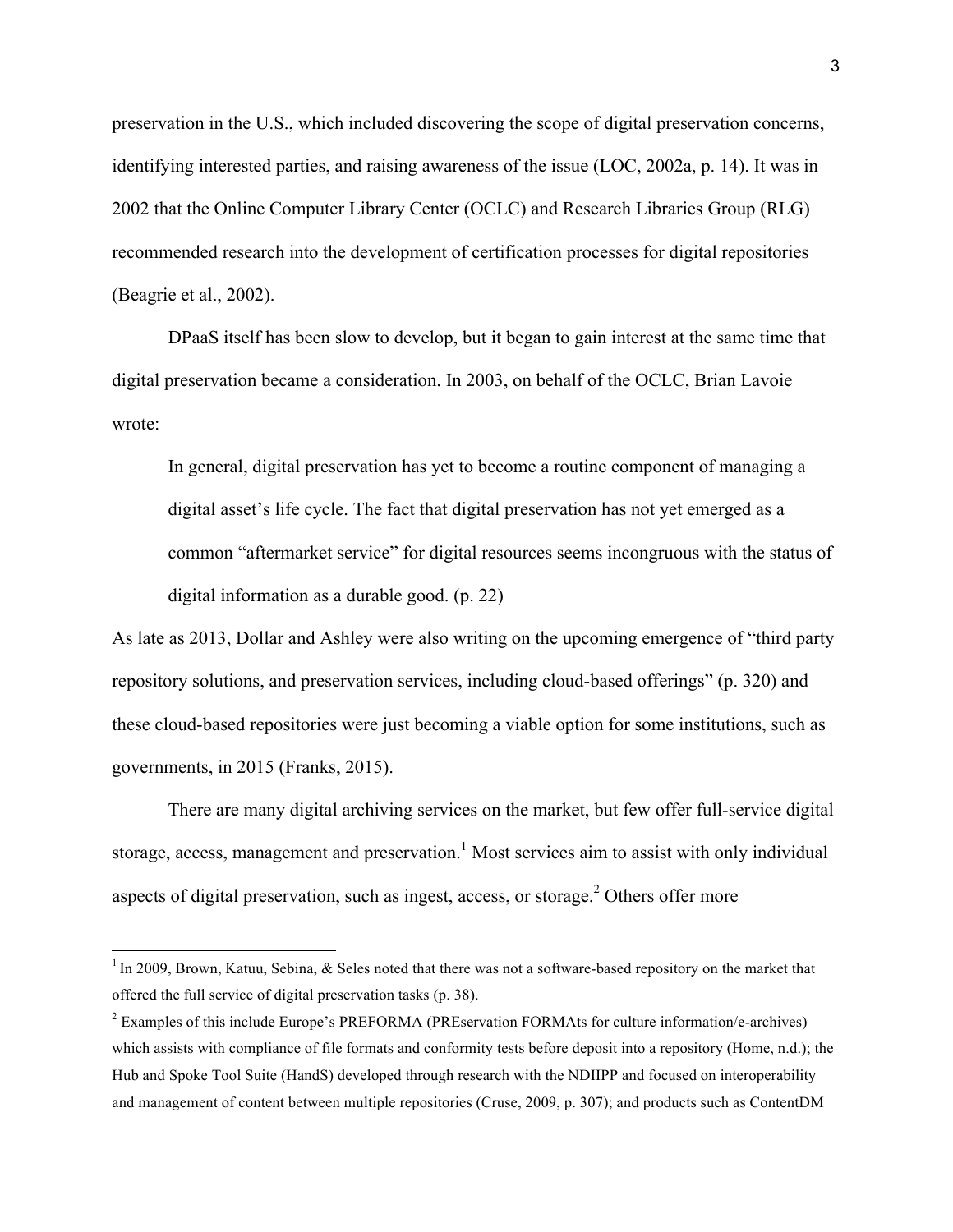sophisticated tasks, such as Portico, a dark archive for electronic scholarly material that claims to store and migrate content (FAQ, n.d.). Another option is a single source that offers multiple service types: DuraSpace, for instance, includes DSpace (an institutional repository), DSpaceDirect (a hosted repository), Fedora (a framework for building an institutional repository), and DuraCloud (a management and preservation system for cloud content) (About, n.d.). In addition, many services, especially open-source products like Archivematica, are being engineered to facilitate collaboration with other digital preservation products to better meet the full spectrum of needs through different providers.

DPaaS is intended to be a full-solution service. Two prominent DPaaS products noted by Franks (2015) are Preservica and ArchivesDirect. Preservica can be hosted in the cloud or on site, and it includes a system to ingest, store, and actively preserve files as well as a platform to view them—in addition to preservation services. ArchivesDirect, another component of the DuraSpace brand, boasts similar all-encompassing accession, storage, retrieval, and preservation by combining its DuraCloud service with Archivematica for a full-service, single packaged offering (Franks, 2015, part IV).

Exploration of digital preservation services only recently began in earnest. This is in part due to the trend of providing varying levels of cloud-based services for archives, but also a result of the recognition that digital storage does equate to long-term preservation or guaranteed integrity. For example, Nguyen and Lake (2011) proposed a preservation-as-service concept as "Long-Term Digital Preservation as a Service (LDPaaS)."

Current research on DPaaS includes a major initiative by the National Library of New Zealand and Archives New Zealand to pursue a nationwide digital preservation solution. The

 $\overline{a}$ 

that offer interfaces for depositing files into repositories and can also include platforms for viewing those items (Brown et al., 2009, p. 38).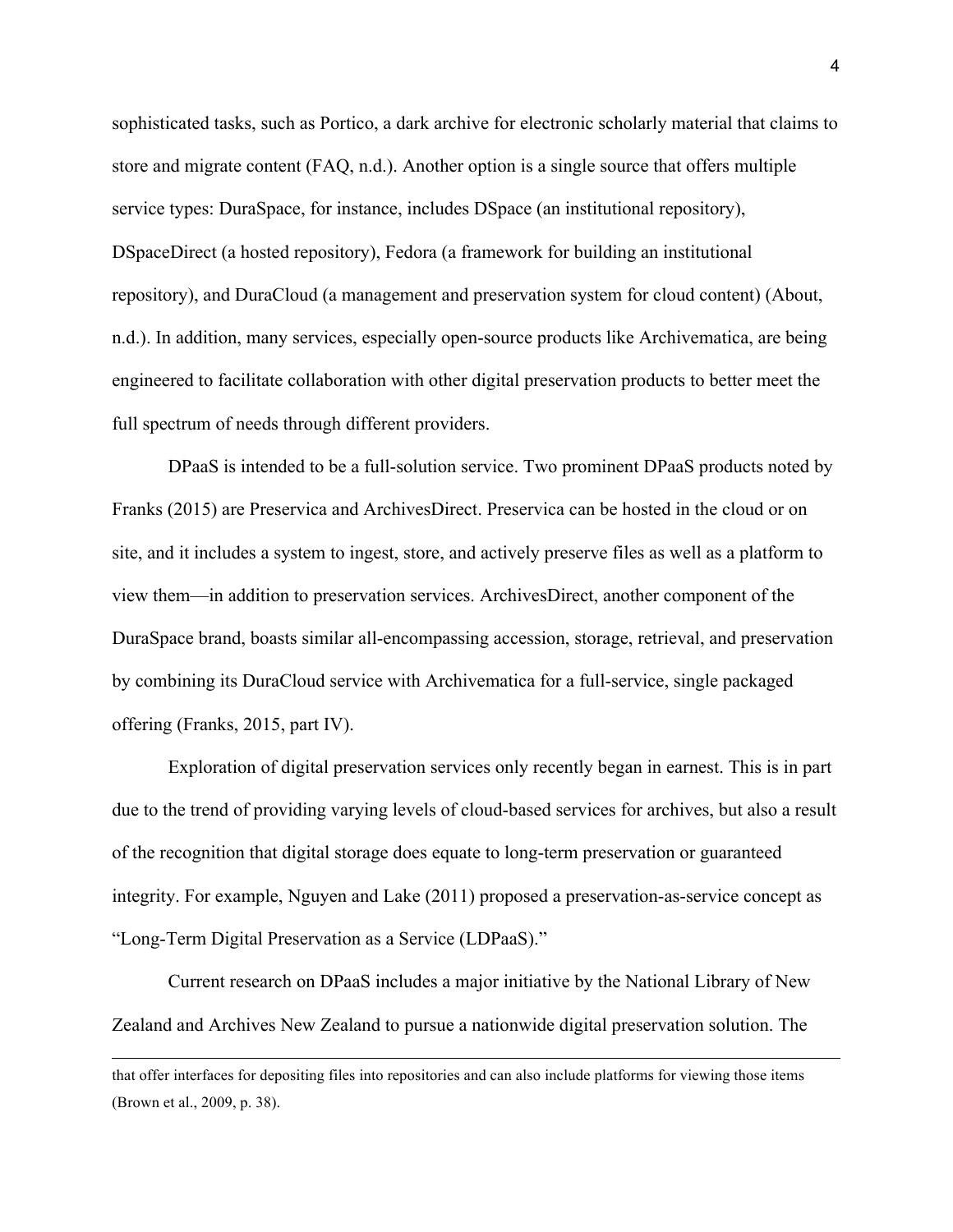DPaaS project is "designed to provide evidence of the demand and need for a national approach to digital preservation" and ultimately model what digital preservation can look like at the national level (Knight, 2015). Smaller pilot projects across New Zealand are contributing to a better understanding of the institutional and user needs for DPaaS ("Digital Preservation as a Service," 2016). This is perhaps the most widely referenced DPaaS project to date.<sup>3</sup>

InterPARES Trust started researching cloud-based services in 2013—Software as a Service (SaaS), Infrastructure as a Service (IaaS), and Platform as a Service (PaaS) (Franks, 2015, part II). DPaaS has since come on scene and is currently being explored in various capacities through InterPARES Trust. Other InterPARES Trust studies include AA03, which is studying "dark" or offline repositories and includes a component looking at whether DPaaS providers would be willing to offer dark archives services; and AS03 is looking at trust and certifications for large archives and long-term preservation of digital material. NA12, Preservation as a Service for Trust (PaaST) is an initiative of InterPARES Trust that directly addresses the challenges of digital preservation in the Cloud. It sets out functional and data requirements that can be included in contracts for preservation with Cloud service providers (the potential benefits of using these requirements are not limited to the Cloud.) This study, AA06, is the first to focus on the trust aspect of pursuing DPaaS.

#### Studies of digital repository use

As digital repositories have become more prevalent, use of these repositories is being studied, particularly in academic and scientific settings where digital records are often proprietary and produced in large quantities. Characteristically, these repositories are underutilized (Chan, 2004; Davis & Connolly, 2007; Foster & Gibbons, 2005). During

<sup>&</sup>lt;sup>3</sup> A Google search for "digital preservation as a service" will link to many New Zealand agency sites as well as references to the project on other websites.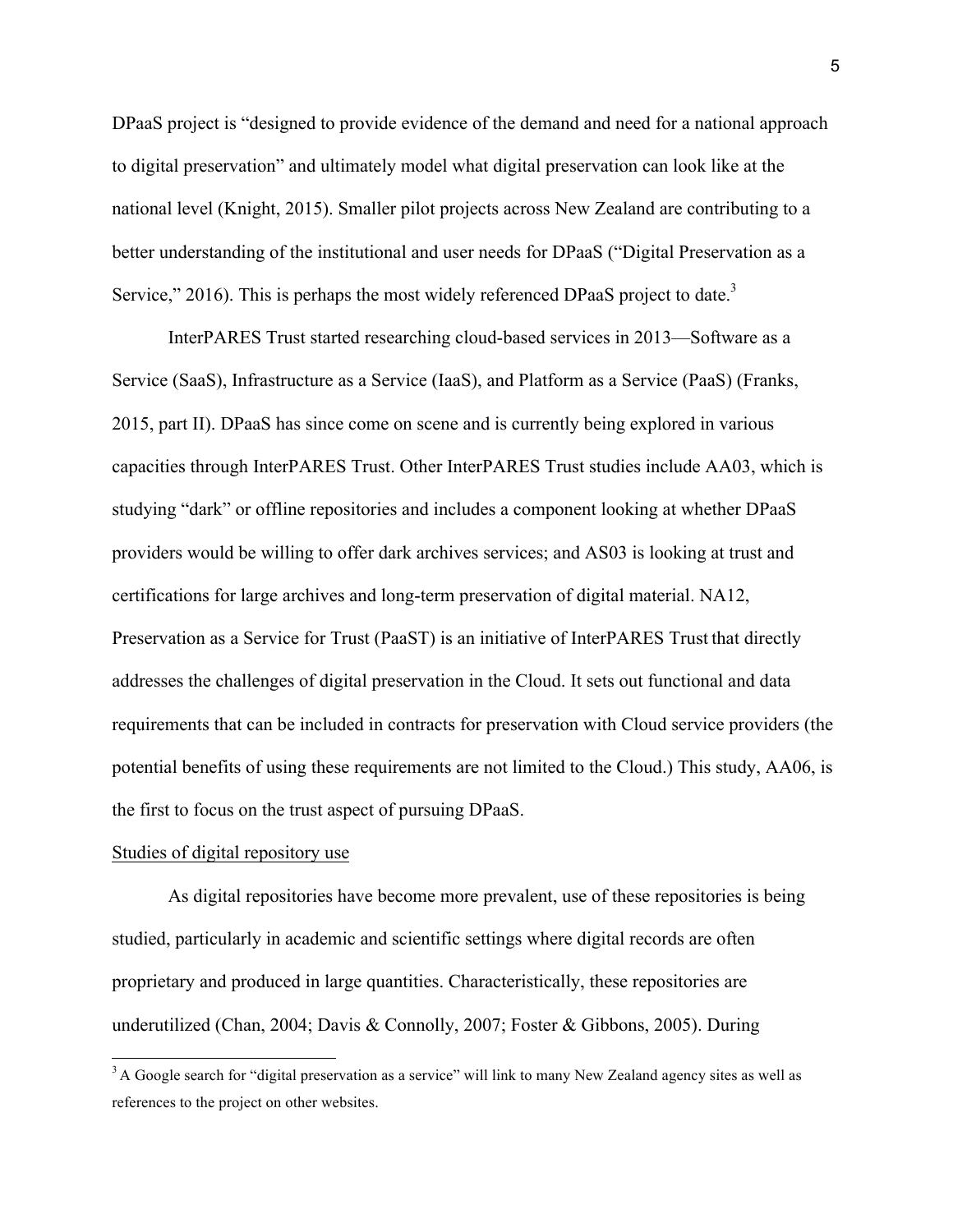interviews for their study on digital repository use, Gillian Oliver found that "where digital repositories had been developed, the transfer of digital records into archival custody had not been as great as expected" (Oliver et al., 2011, p. 313). The reasons why repositories are not being used, even when they are solidly established at an institution, provide tangible concerns related to trust and digital services.

One such study by Hedstrom and Niu (2008) looked at records creators in the social sciences. Although they were required to deposit their research into an archives, the timeliness of that deposit was influenced by the user's views on the repository. Factors that negatively impacted the transfer items to the archives included a "desire to publish more papers from the data before releasing them to a public archive (44%), followed by concerns over confidentiality (35%), loss of control over the data (31%), loss of exclusive use of the data (28%), and the costs of preparing the data for release (20%)" (Hedstrom & Niu, 2008, p. 4).

In 2004, Chan explored the emerging trend of university-based open access repositories, and in the process identified a lack of confidence in the institution's commitment to the repository, apprehensions about copyright, and "cultural inertia" leading to slow adoption processes as negative influences on the use of repositories (p. 293). Foster and Gibbons (2005) further explored the topic by researching faculty deposits into institutional repositories at Rochester University, ultimately identifying a disparity between faculty expectations/perceptions of the repository and the reality of the repository's function and benefits. <sup>4</sup> Davis and Connolly (2007) identified similar reasons that faculty did not deposit into the DSpace repository at

<sup>4</sup> Faculty looked for services that assisted with the creation of works—rather than handled finished works—and seemed to feel that the repository was not for their own individual benefit but for the institution.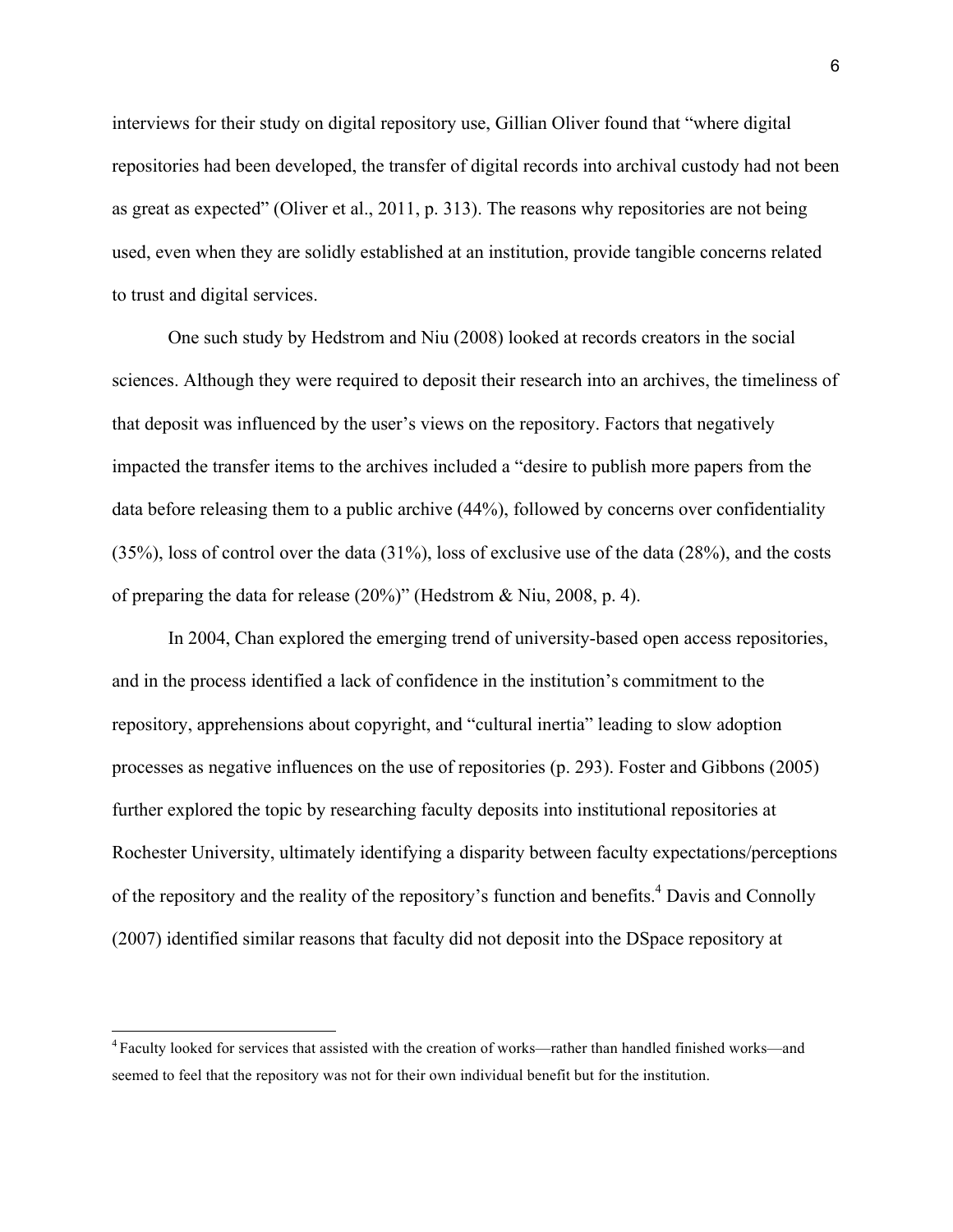Cornell, adding redundancy, a steep learning curve, quality and reputation of the repository to the list, as well as the fear of plagiarism and theft of research data.

#### Motivation

This section explores what encourages or inhibits the adoption and use of digital repositories and preservation services. Broadly, these motivating factors influence two categories: institutional level decisions to pursue digital preservation, and the records-creating individuals that are responsible for turning over their records to the repository for preservation. *Institutional*

Loss is one of the most impactful factors in motivating an institution toward adopting a digital preservation program. Obsolescence, hardware and software failure, availability of technical knowledge and services, and human error and threats such as hacking can all lead to loss (Askhoj, Sugimoto, & Nagamor, 2011; Fresa, Justrell, & Prandoni, 2015; LOC, 2002a). While loss of records and information is itself a concern, the NDIIPP noted the resulting impact on productivity and income as an institutional driver as well (LOC, 2002a, p. 20). A survey of the NDIIPP partner institutions identified other practical business justifications for digital preservation services as well, such as meeting internal needs by bringing together an institution's widespread digital content, providing structured access to that content, and protecting records which are an economic investment of their own (LeFurgy, 2009, p. 21). The project also recognized an existing concern over the potential to fail to preserve records of cultural significance (LOC, 2002a, p. 20).

Economic incentives are some of the most commonly discussed institutional motivators. In "The Incentives to Preserve Digital Materials," Lavoie (2003) establishes economic models for preservation services and how those intersect with incentives. He concludes that there is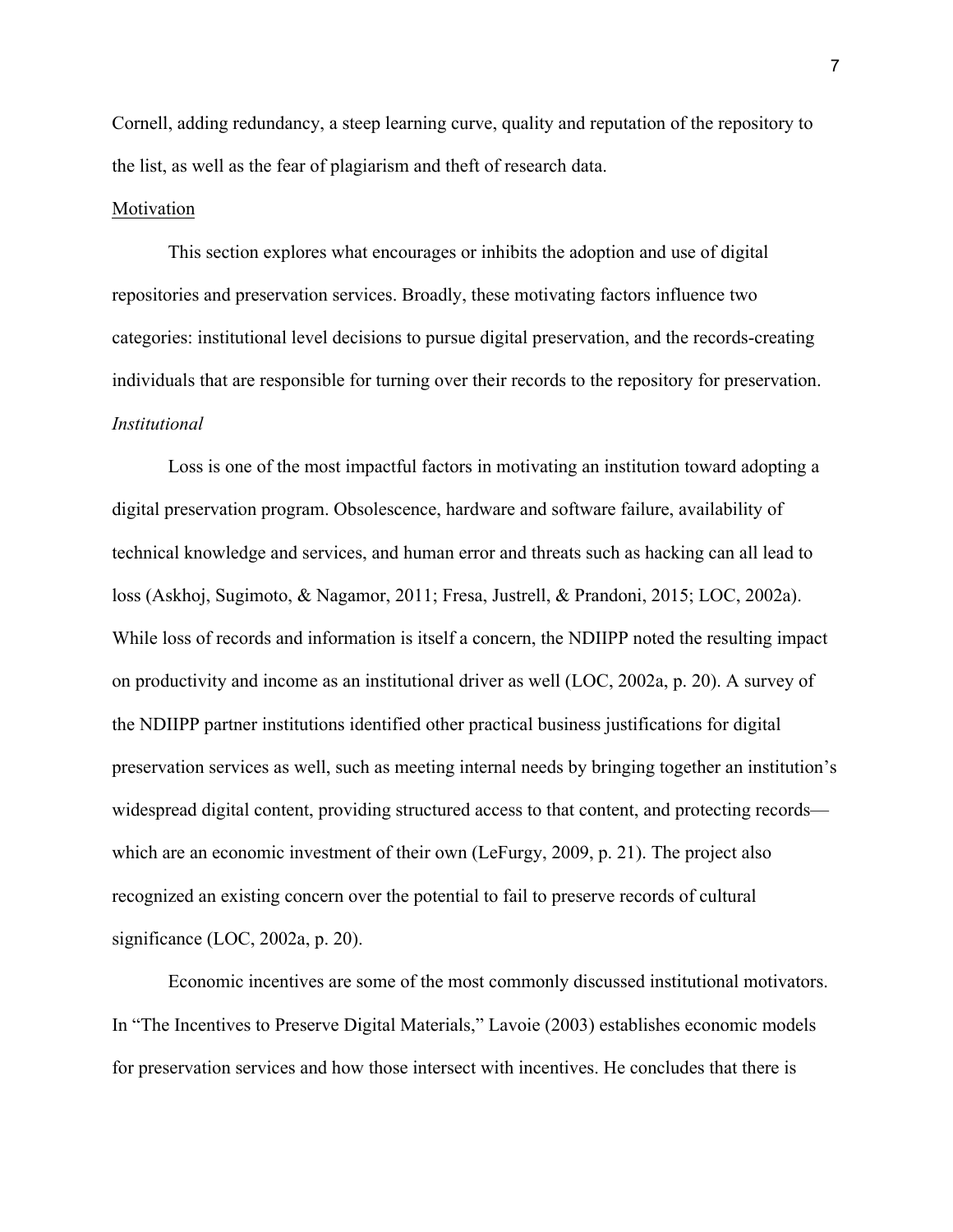insufficient economic incentive to pursue digital preservation. The LOC came to the same conclusion, particularly emphasizing the lack of incentives to preserve culturally and historically relevant materials that may not have merit to the records producer (2010). In addition, they highlight that businesses in the U.S. have a strong disincentive to preserve records due to the litigious nature of society (LOC, 2010, p. 109). Surveying U.S. cultural heritage tax incentives like historic building preservation, as well as international incentive models, the LOC notes that some current laws and incentives could be stretched to include digital assets but suggests that new or revamped laws and models would provide better incentive for digital preservation (2010). This lack of economic incentives fails to balance the initially high costs of engaging in digital preservation, further hindering motivation to engage in digital preservation services: "The financial rewards of a robust preservation system for digital assets are generally far from immediate, and the high up-front costs may be difficult to justify in a tight economy" (LOC, 2010, p. 92).

Often stimuli for institutional records management comes from external motivators—the laws, regulations, and policies that already specify or influence records management and retention practices (Hedstrom & Niu, 2008, p. 6). These same extrinsic factors can be used to argue for the adoption of digital preservation services in order to better to meet those legal and regulatory requirements.

While there are many incentives and motivations that appeal to the business sense of institutions, these organizations can foster internal conflicting motivations which prevent them from developing digital preservation strategies. The LOC noted that partners in the NDIIPP project worried that copyright and asset management issues would outweigh conversations on preservation (LOC, 2002a, p. 20). Stakeholders also noted that it was "easier to obtain funding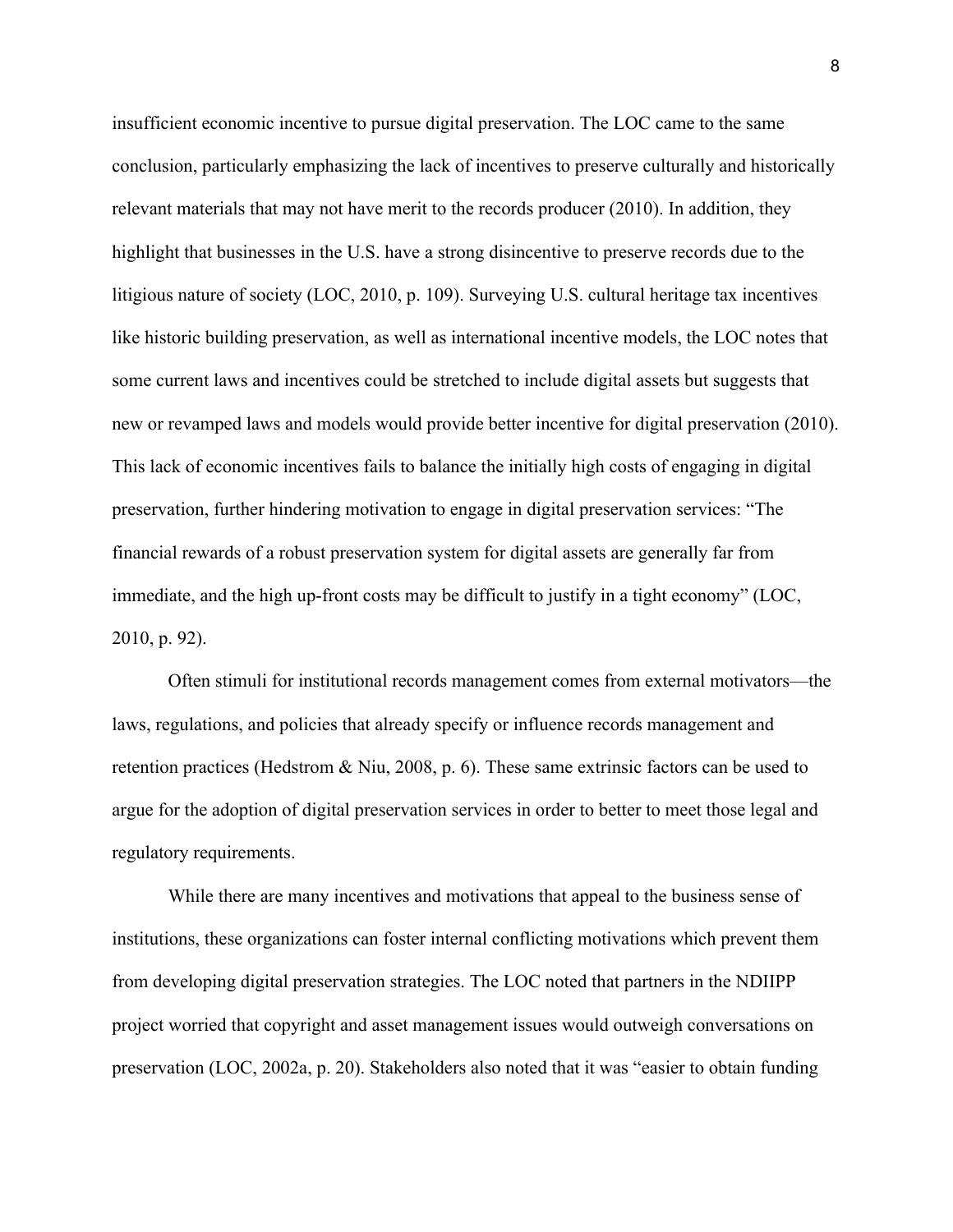for digitization for access than for digital preservation itself, [because] the long-term benefits and requirements of preservation seem often to be overshadowed by the immediate benefits of current access initiatives" (LOC, 2002b, p. 133).

Mentioned in the LOC report, as well as the previously discussed studies of academic repository use, concerns about copyright can also hinder motivation. Not only is copyright a confusing grey area for both institutions and records producers, the process of preparing, storing, and preserving files involves making copies of files, and "unless an exception to copyright law applies, copyright law is implicated with each copy" (LOC, 2010, p. 93). While this may not prove to be too large of a hurdle for businesses and proprietary records producers, public institutions like archives and universities, as well as private institutions that hold personal data, must consider the ownership and copyright of their amalgamated files.

Institutions also may be unmotivated to pursue digital preservation due to the vast resources required. At a time when many institutions, especially in the public sector, are functioning with smaller budgets and fewer staff, the already limited resources may not be available to be put toward digital preservation. In addition to the expense of a preservation service, the cost of human resources (both time and money) is also high due to the intensive process for preparing files for digital deposit and preservation (Askhoj et al., 2011; Beagrie et al., 2002; Skinner & Halbert, 2009). This process is further explained below in the section on individual motivators.

The "Report on Digital Preservation and Cloud Services" created for the Minnesota State Historical Society highlights the extensive amount of information—including terminology and an understanding of OAIS—needed in order to properly research and identify a service provider (Instrumental, Inc., 2013). Not all institutions may have the resources to afford such a thorough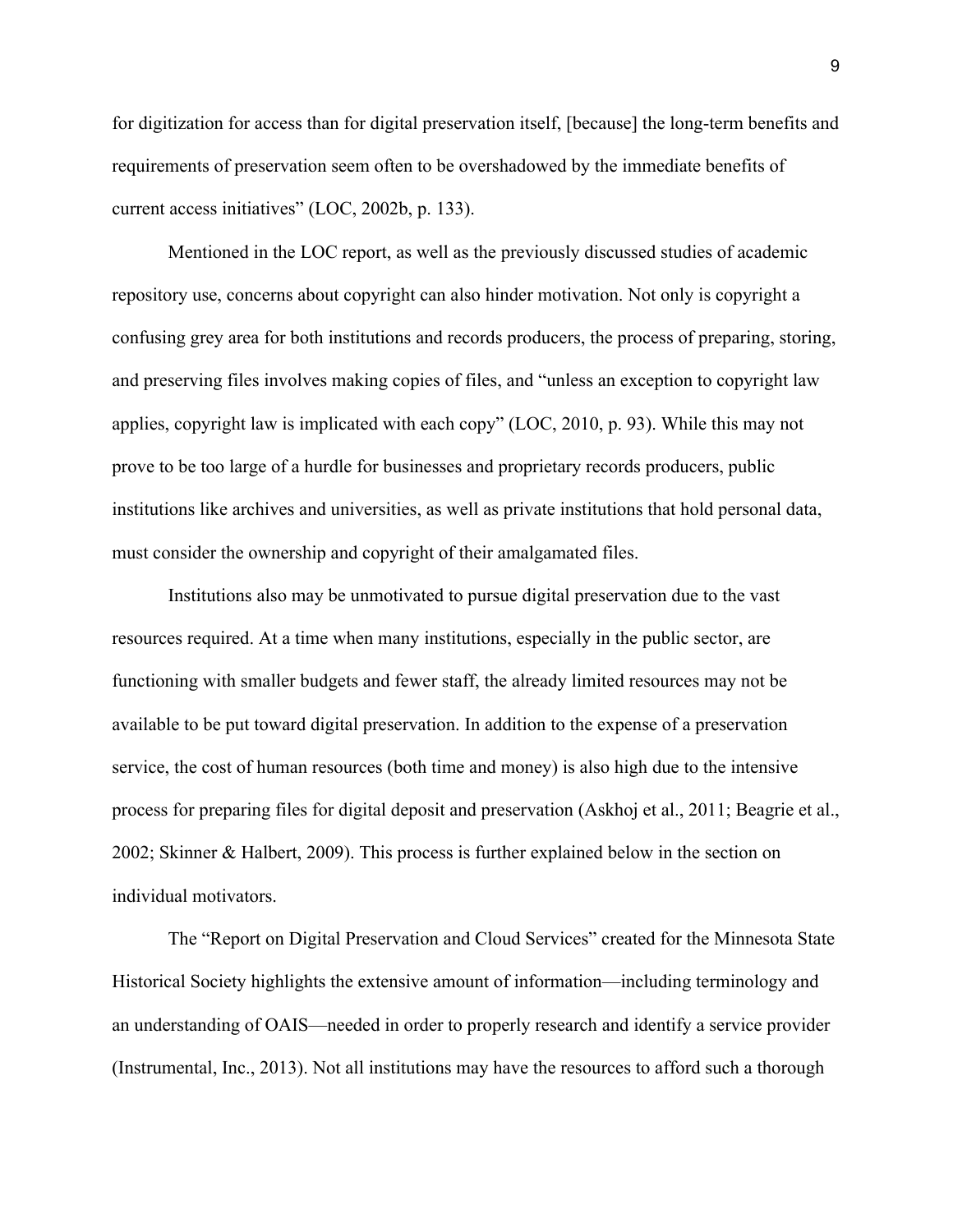search for services as produced by this third party evaluator, nor do they have as comprehensive of an understanding of their needs. This complex understanding of the institution well as the resources available—or, simply, an institution's ability to even identify an external, third party qualified to assess these available resources—may negatively impact an institution's motivation for pursuing digital preservation services.

Digital preservation services do offer some financial and functional benefits that could act as motivators, especially when compared to institutionally administered digital preservation programs. Third-party providers often allow levels of preservation services and networks of providers that result in economies of scale, creating more fiscally achievable options to better match institutional needs (LeFurgy, 2009). In addition to being more expensive, Fresa, Justrell, and Prandoni (2015) write that standalone or in-house preservation systems fall victim to "a lack of interoperability and fragmentation of resources into 'digital silos'" which is a less sustainable long-term model (p. 196). Not only is the infrastructure weak, sustainability of resources is also harder to ensure with locally administered repositories. Alongside costs of structuring and maintaining a digital repository, considerable skills and technical knowledge—and trained personnel—are needed to administer an effective institutional preservation program, and these requirements are hard to sustain without large commitments of resources (Brown et al., 2009; Fresa et al, 2015).

#### *Individual*

Like institutions, time and effort play a large role in influencing individual motivators. Hedstrom and Niu (2008) conducted significant research into motivations for digital preservation, focusing on creators of archival material. They studied motivations of creators to produce "archive-ready" data packets, or records that are in a state that meets digital repository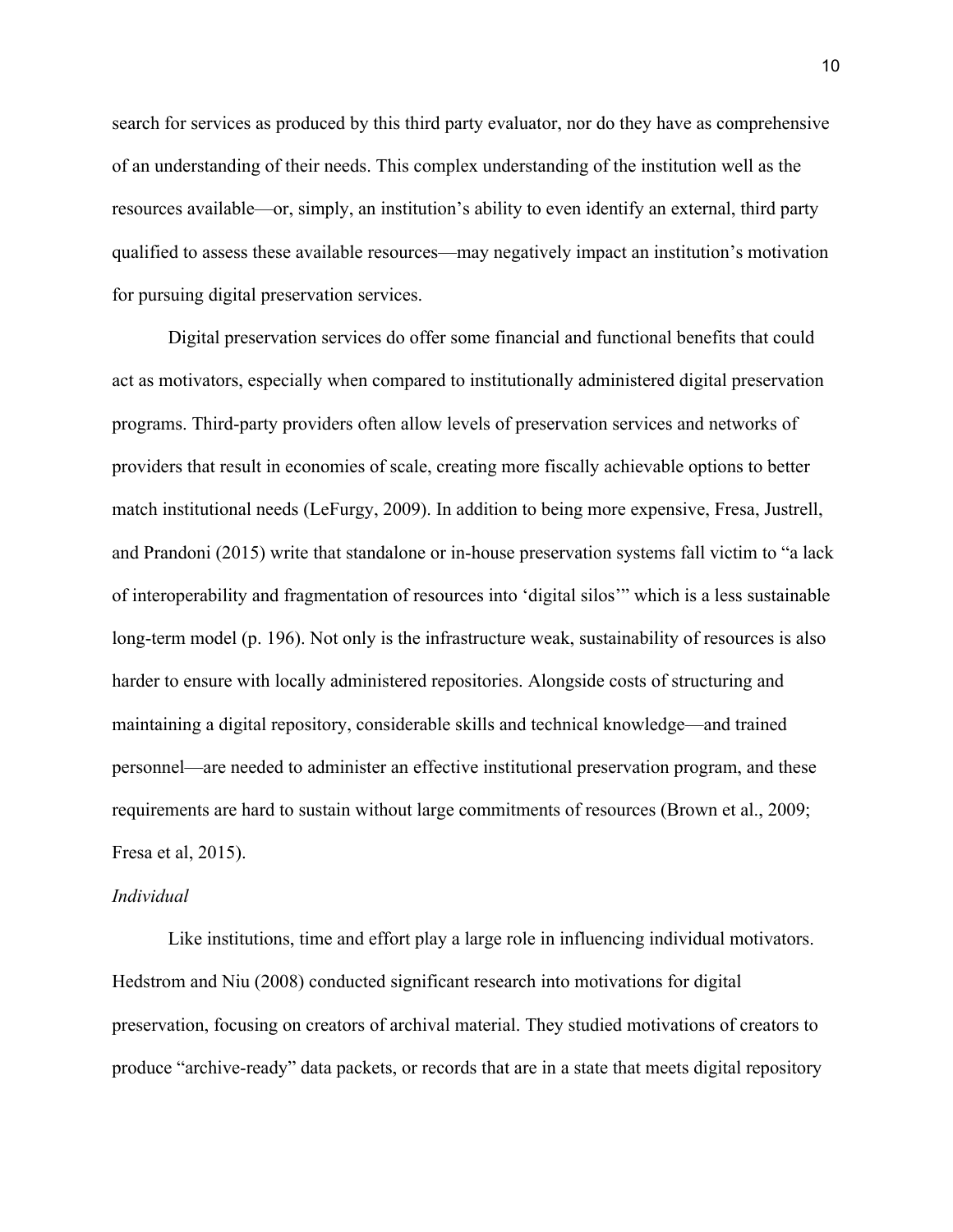and preservation criteria. Their research showed that even when an institution has explicit and even minimal requirements for preparation of data, "data producers may be unwilling to invest the time and effort necessary to meet submission guidelines" (p. 1).

The requirements for submission into a repository are both many and diverse, depending on institutional guidelines for creation as well as repository and preservation requirements. Most work for the records creators and creating agencies falls in the pre-ingest period. Pre-ingest functions can include tagging metadata and unique identifiers, scanning for viruses, generating backup copies, creating Submission Information Packages (SIPs), and checking conformance for compliance with the service's systems (Askhojet al., 2011; Beagrie et al., 2002; Brown et al., 2009; Skinner & Halbert, 2009). Following ingest, a creator should also check records to make sure they maintained functionality, content, format, and metadata (Brown et al., 2009, p. 45). These "resource intensive" tasks can discourage individuals from depositing files in a timely manner and ultimately delay preservation processes (Askhoj et al., 2011, p. 178).

To combat this unwillingness, Hedstrom and Niu (2008) present potential incentives motivating creators to participate in digital preservation, including recordkeeping practices as part of performance appraisals and giving monetary rewards and public praise for participation. They also suggest integrating the preparation for deposit of archival materials into the research and/or records creation processes—in order to better facilitate the transfer of files—but they are careful to note that it would require tools and training early in the project planning or work flow. In addition, their research identified concepts that positively motivated participants, including an awareness that deposits could benefit others, mandatory deposits for potential future funding, deposit as a prerequisite to publishing, and monetary compensation for deposits.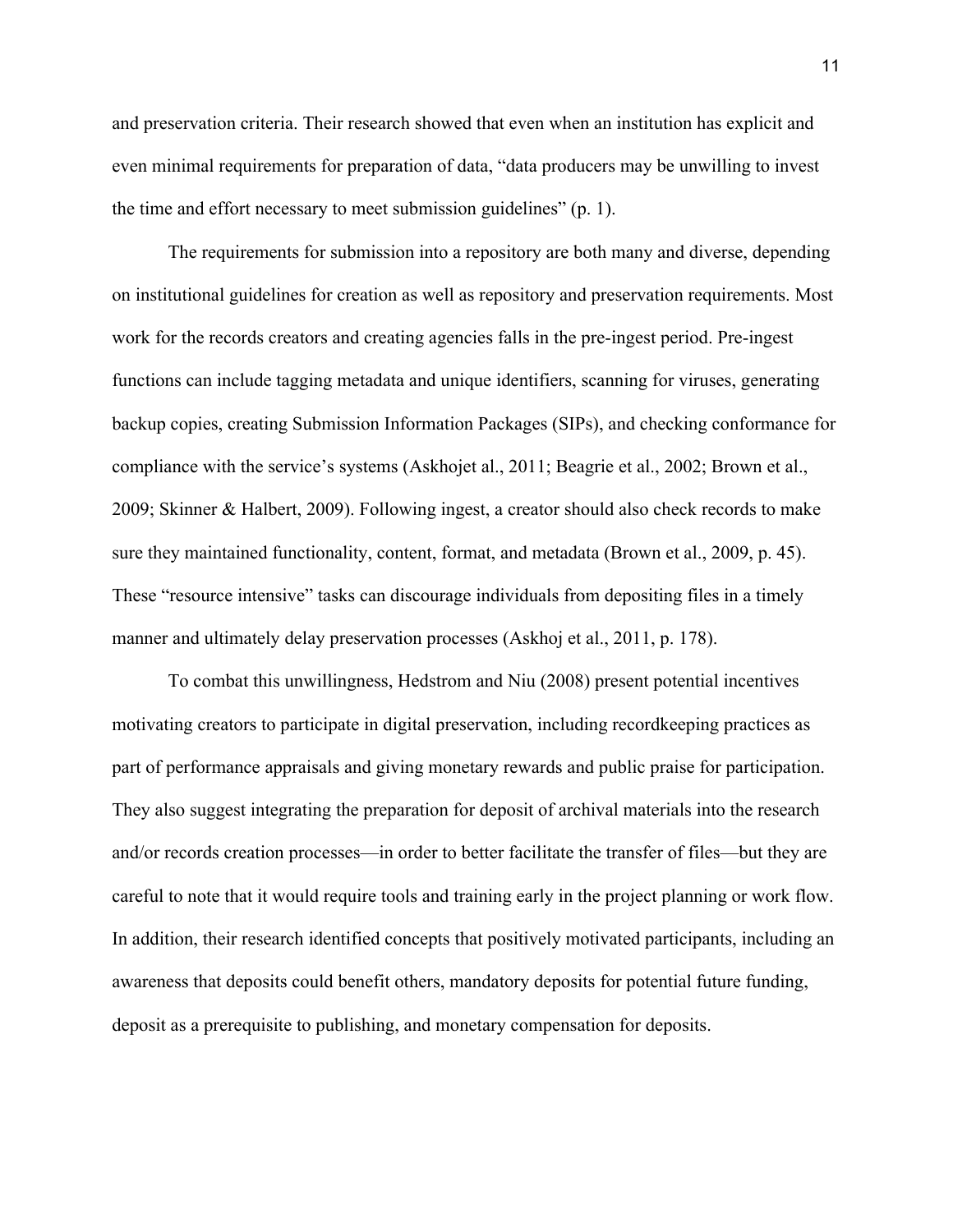A lack of institutional support for digital preservation also negatively influences individual motivation. Technical solutions may be in place, but without established organizational requirements, procedures, and processes, the individual may not receive the support, training, or efficient process they need to help them feel confident and motivated to use the services (Halas, Porekar, Klobučar, & Blažič, 2008). An attention to change management when transitioning a new system, and guidance in identifying what content needs to be deposited and preserved, could boost individual use (Skinner & Halbert, 2009).

## Trust

This section explores literature on trust, starting with the characteristics of trust and moving to specific influences on trust in relation to digital services. Trust, like motivation, is influenced at both institutional and individual levels, and there is much overlap between the two. *Characteristics of Trust*

A study of continued user trust in public e-services concluded that trust is a transferable concept: a user's trust of e-services is influenced by their trust in the technology conducting the service and the public administration associated with the service (Belanche, Casaló, Flavián  $\&$ Schepers, 2014). The UK Data Archive (a repository for social science and humanities data) also identifies trust as a "transitive" trait, suggesting a record producer's trust in the institution should transfer to trust in the repository selected to preserve the records (Trust in Data Archives, n.d.).

Another characteristic of trust is that it is socially and situationally influenced. A historical study by InterPARES Trust (NA11) looking at "how perceptions of privacy, risk, and organizational/culture factors influenced (dis)trust in cloud service providers," identified social and community context and personal disposition, as well as familiarity with technology, online interfaces, and service providers as influencers on trust (Leverich, Nalliah, & Suderman, 2015, p.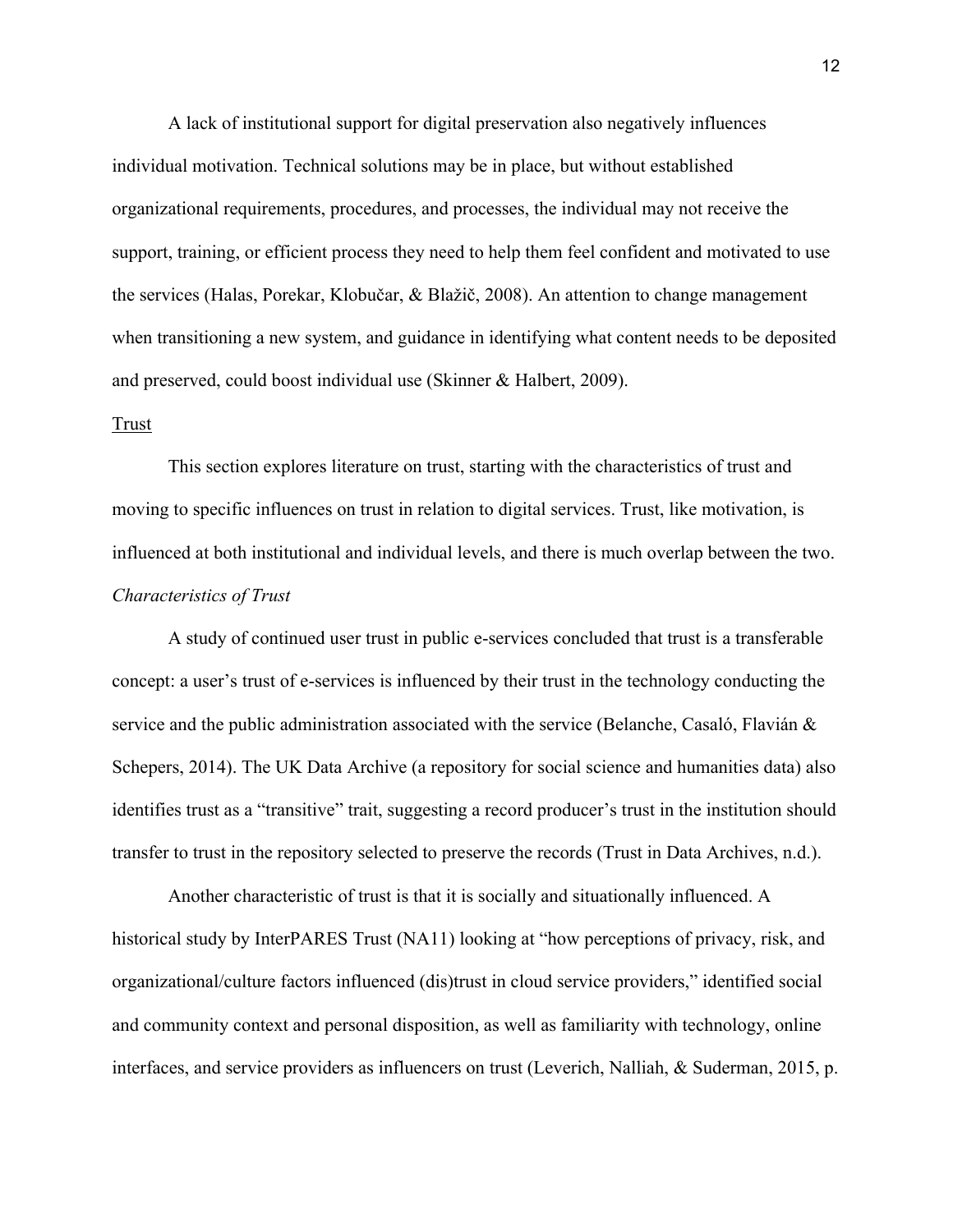2). Through NDIIPP, the LOC also noted social capital's impact on enhancing trust, including the benefit of a "trusted intermediary" (like LOC) connecting institutions with services (LOC, 2010, p. 114).

Hill and Donaldson (2015) connect the transitive and social traits, identifying two types of trust: behavioral trust, which exists when a product has proven to the user that it does what it says it will, and trust built on reputation or promise, called social trust. The experience-based behavioral trust is "more important to their perceptions of trustworthiness," but Siegrist and Cvetkovich also highlight instances where social trust is an easy second if there are no individual experiences on which to base behavioral trust (Donaldson, 2013, part 2.2.1; as cited in Hill & Donaldson, 2015).

Although these characteristics are powerful, it's important to note the liquid nature of trust is not boundless. Not only is the collective perception of trust subject to positive and negative influences—trust and distrust are both influential—it also has limits. Oliver, Chawner, and Liu (2011), detailed below, highlight how differing work environments and mediums can restrict trust's transferability.

In archives and records management literature, attributes of trust have been a frequent area of study. In their literature review on "trustworthiness in archival research," Donaldson and Conway (2015) invoke some foundations of archival theory, including Duranti and MacNeil's pillars of trustworthiness (reliability, authenticity, and genuineness) and Hedstrom and Lee's study on trust as an element inherent to archival documents rather than a construct or perception of the user (a concept strongly related to the study of diplomatics). They also argue that in 2009 Duranti "reinforce[d] the central role of the archivist as the mediator of trust" (Donaldson, 2015, p. 2430). This argument is in line with our research, which suggests that a trusted intermediary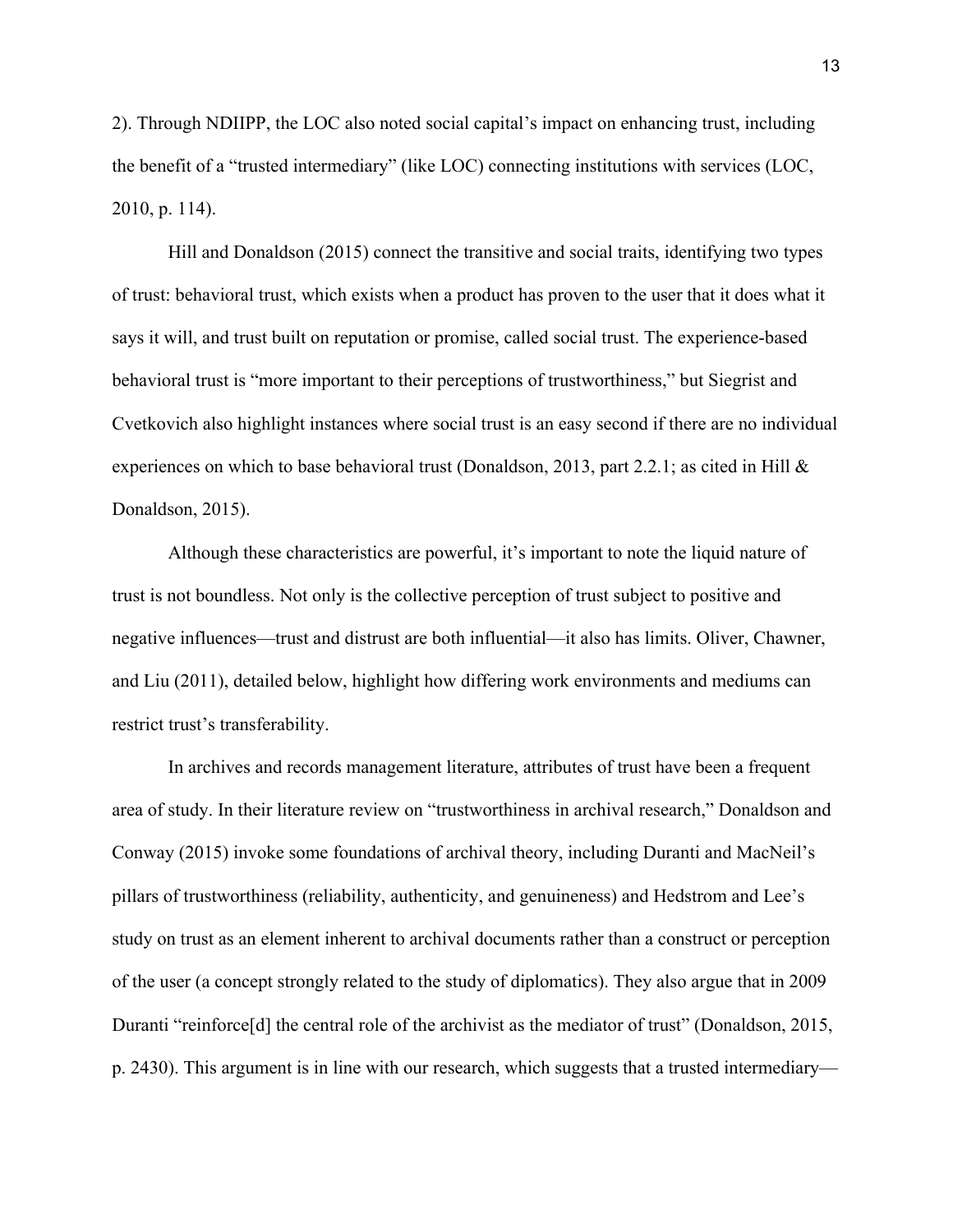be it a third party provider or well-known organization or a qualified individual employee—can positively influence trust in digital services (LOC, 2010; Oliver et al., 2011)

Donaldson and Conway (2015) note the lack of research on *how* users relate trust with digital objects obtained from digital repository or preservation service (p. 2429). To address this, and further expand some of the aforementioned traditional trust theory into the digital realm, they studied digital repository users' conceptualizations of trust related to retrieved documents. Concepts of accuracy, validity, authenticity, and even legibility were championed, while stability and objectivity were revealed as less important (Donaldson & Conway, 2015). Although the legibility issue referred to digital copies of materials, this is an area particularly relevant to DPaaS research, where readability hinges on trust that preservation processes will make sure content is migrated and updated, and as well as accessible.

# *Trust and digital services*

Writing specifically on cultural heritage institutions' relationship to digital repositories, Beagrie et al. (2002) identify a minimum of three levels of trust: how communities trust the institutions, how those institutions trust third-party service providers, and how users trust documents<sup>5</sup> retrieved from the repository (p. 9). Our study largely considers the second relationship, the trust of DPaaS, but as the literature reveals, this level of trust is also influenced by the perception of the institution and service provider as well as user experiences.

The relationship between trust and digital repositories started to gain attention in the 1990s. As groups such as the NDIIPP began to explore the possibilities of repositories and preservation, they also recognized the need to be able to identify reliable and trustworthy repositories and services. The RLG suggested a certification process for digital archives "to

 $<sup>5</sup>$  For further research on the relationship between user, repository, and digital objects, see Donaldson (2011; 2013),</sup> Donaldson and Conway (2015); and Donaldson & Fear (2011).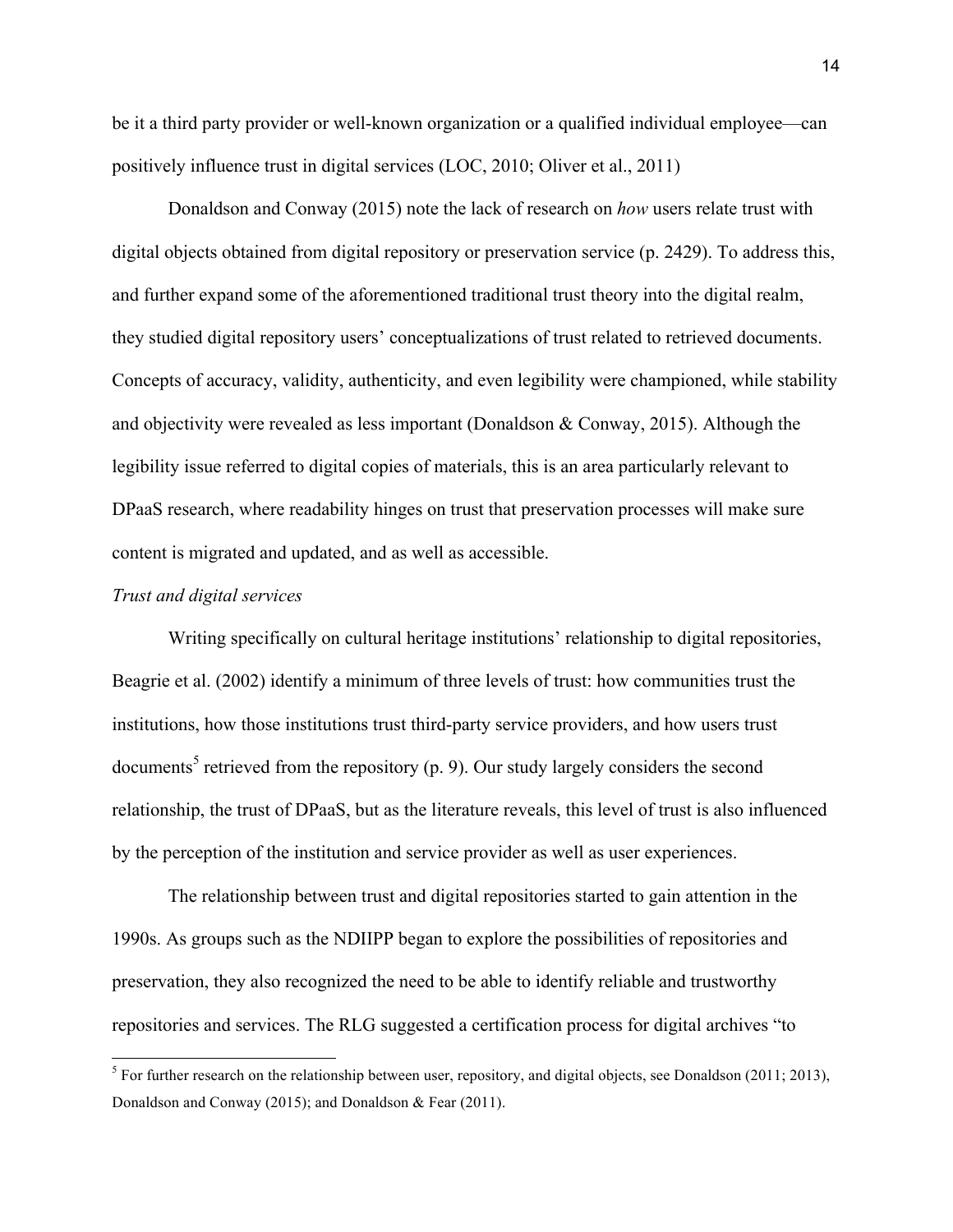create an overall climate of trust about the prospects of preserving digital information" (Beagrie et al., 2002, p. 1). This interest in trust lead to the development of various audits, checklists, guidelines and standards for certifying digital repositories and services.<sup>6</sup>

In addition to repository certification, Donaldson (2011) suggests that document-level sanctions would increase trust in digital objects themselves, which illustrates Beagrie's third level of trust. Donaldson argues that, when it comes to the objects retrieved from a repository, there are two ways to communicate trust: through preservation metadata that highlights authenticity and reliability or by visual qualifications, like an item-level seal of approval (p. 20). Interestingly, despite the many suggestions for certifications, Donaldson notes that "little research has been conducted to understand the extent to which third-party audit and certification affect users' perceptions of trustworthiness" (2011, p. 21).

While it is obvious that great strides have been made in terms of trusting digital repositories thanks to certifications and third assessments, trust in digital preservation services is just beginning to be explored as services become available. Much like the progression of trusted digital repositories, it is expected that an institutional guarantee can positively influence trust in digital preservation services (Hart & Liu, 2003), but there are other elements that impact trust as well.

<sup>6</sup> For instance, Digital Repository Audit Method Based on Risk Assessment (DRAMBORA) toolkit lets institutions asses their own repositories, while the Data Seal of Approval (2008) and Trustworthy Repositories Audit & Certification (TRAC): Criteria and Checklist (2007) act as a formal identification of digital repositories that meet long-term, trustworthy digital stewardship guidelines. International standards have also been established to encourage trust in digital repositories. ISO 16363:2012 is a standard for assessing the trustworthiness of digital repositories, while ISO 16919:2014 delineates guidelines for those organizations utilizing standards like ISO 16363:2012 to assess and certify a repository.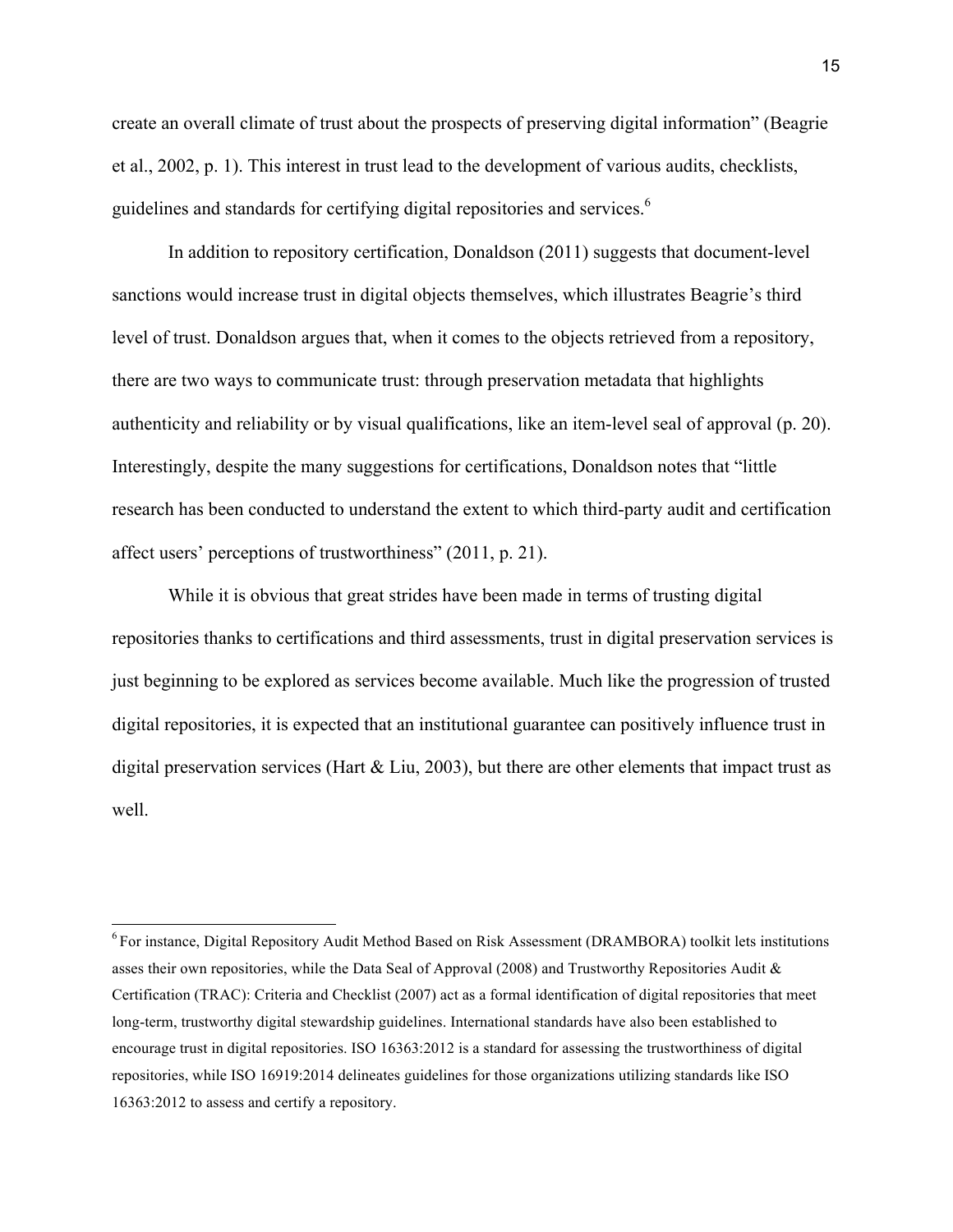Perhaps the biggest barrier to trust is the lack of familiarity with DPaaS. For institutions—especially those that preserve cultural heritage—it's hard to trust an unproven product. Beagrie et al. (2002) explains:

Service providers gain the trust of cultural institutions through a combination of proven reliability, fulfillment of contractual responsibilities, and demonstrated sensitivity to community issues. These attributes are easily measured, however institutions are reluctant to engage the third-party digital service providers that have not proven their reliability and without demonstrated experience, the service provider cannot prove reliability. To resolve the tension between a repository's appropriately high standards and the attempts to meet the challenge, a combination of repository attributes and other criteria must be identified to foster interaction and begin to lay the foundation for trust between cultural institutions and third-party providers. (p. 9)

LeFurgy echoed the same sentiments in 2009, writing that "the perception of digital preservation as a new, untested, and unfamiliar activity reduces the confidence that funders and others may have" (p. 423). Studies by Conway and St. Jean et al. directly correlated trust and experience, noting that positive experiences between a user and a repository equated to, and in some cases increased, their trust in the repository (as cited in Donaldson, 2013, part 2.2.1). Good experiences with services can go a long way to countering these initial holdups. Through the social nature of trust, "early adopters can encourage others to explore similar services" (Franks, 2015, part II).

The source of the service provider also affects trust. Literature suggests a bias on the part of the user or institution, who seem to prefer intermediaries with a connection to their work. For example, the MetaArchive Cooperative developed a digital preservation network "in cultural memory alliances rather than corporations external to the cultural memory sphere" because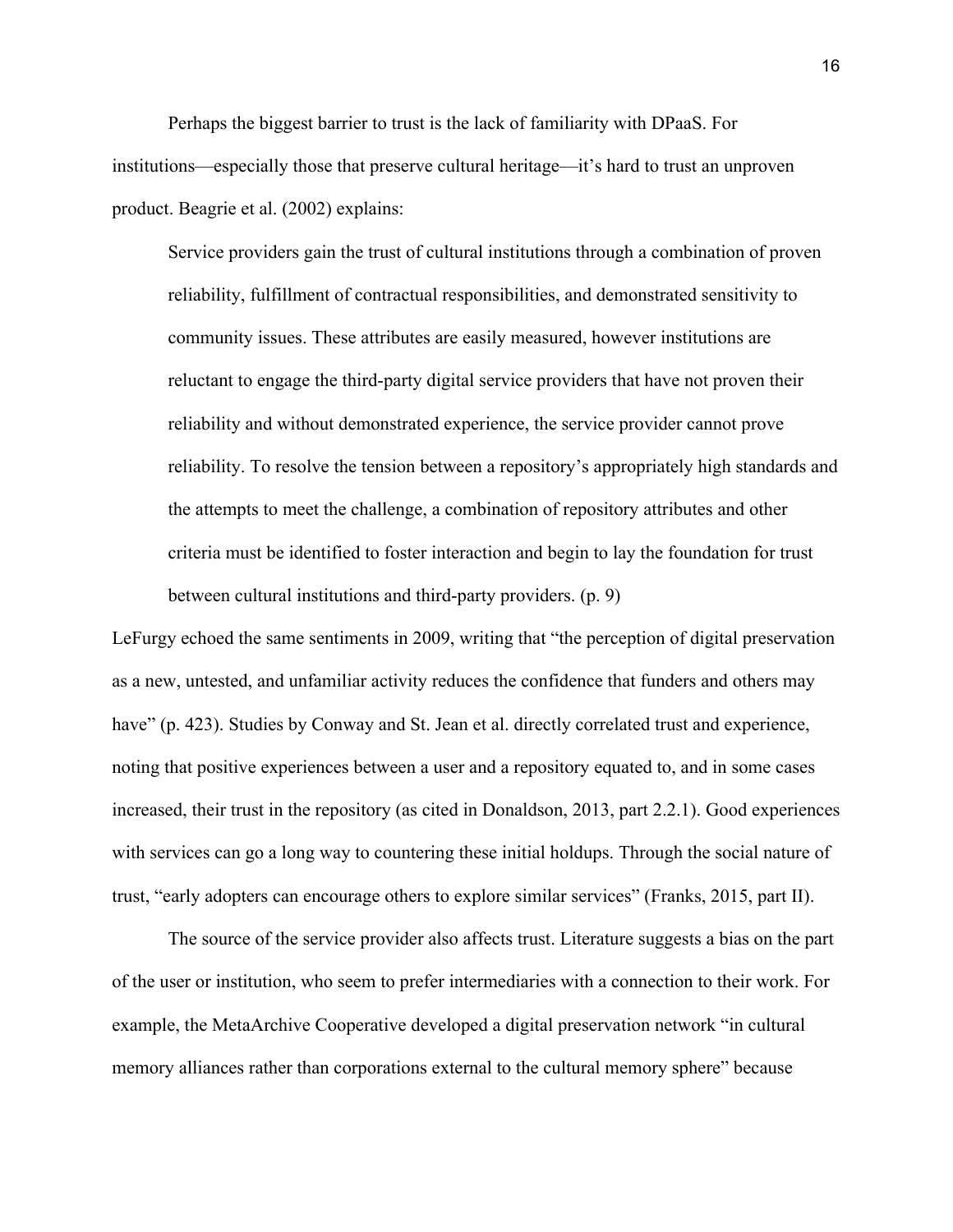participants believed that preservation, as a core responsibility of cultural heritage institutions, should not be given to outside providers (Skinner & Halbert, 2009, p. 384). Similarly, studying scientific data and preservation relationships, Akmon, Zimmerman, Daniels, and Hedstrom (2011) noted that "archivists favored preserving the data in discipline-specific data repositories based in government scientific agencies or large laboratories," instead of finding preservation services that did not understand the content preservation and access needs of scientists (p. 332). Governmental and non-profit institutions, as well as networked partnerships also seem to have the potential to garner more trust (Hart & Liu, 2003, p. 96). In addition to its professional nature, scale is another important factor when evaluating the intermediary—there are fears that a smaller provider could go bankrupt sooner than a preservation system hosted by a larger institution (Hart & Liu, 2003, p. 96).

Distrust may also inherently exist in the current structure and presentation of digital preservation services. The "Report on Digital Preservation and Cloud Services" (2013) produced by a third-party information technology company for the Minnesota Historical Society provides an interesting case study into the needs and wants of a public archives. Included in the report are the society's desires for cloud-service preservation such as ownership reliability, integrity and accessibility of files, preservation and protection against obsolescence, disaster recovery, and security. However, many shortcomings are identified when discussing how service providers meet these needs. These limitations likely influence the ability to trust in digital preservation services. Because this report and the identified concerns are so relevant to this study, they are worth noting in their original language here:

"Since no cloud vendors provide any data integrity guarantees, a requirement is that there be checksums generated …. These locally maintained checksums must be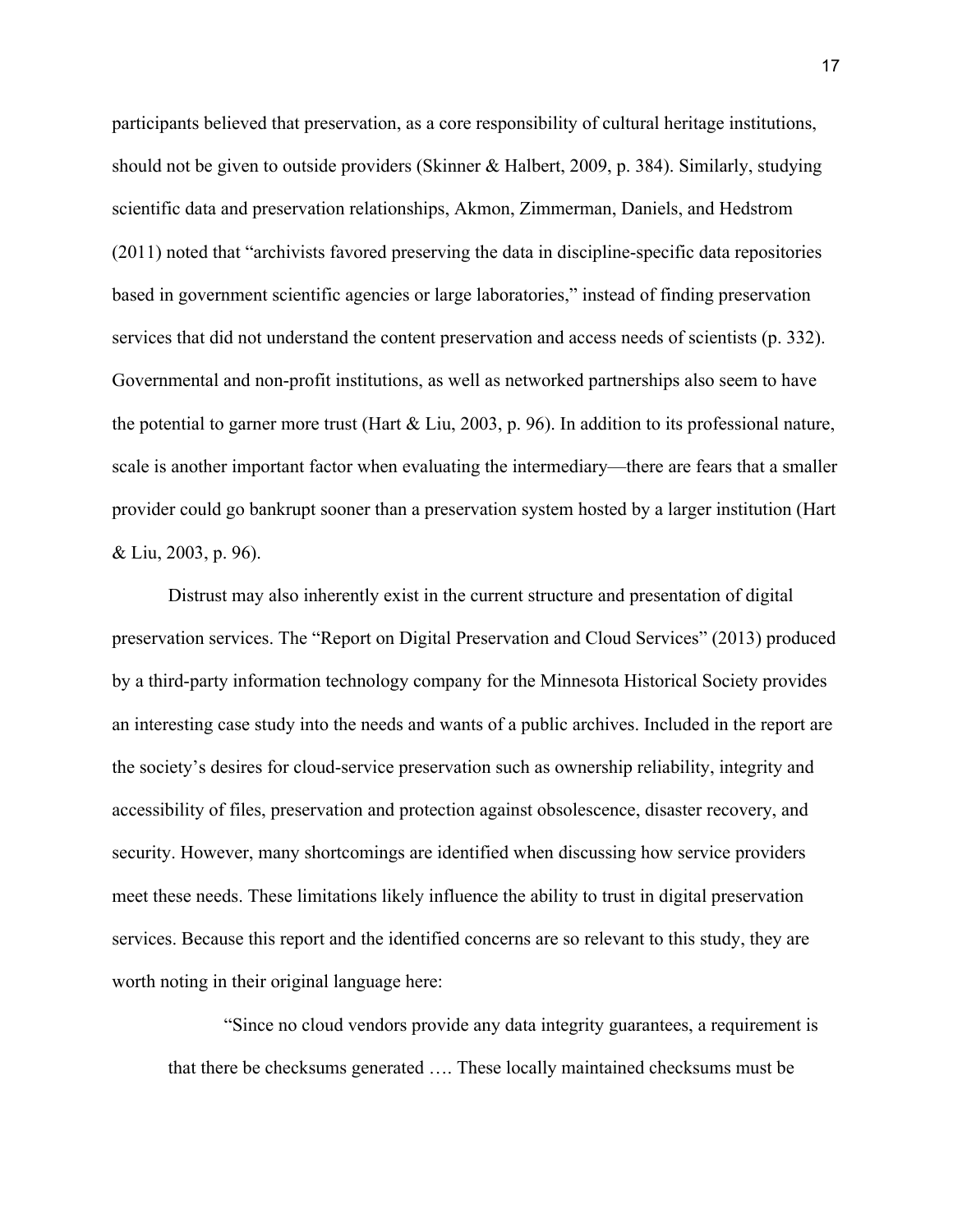periodically validated at least until MHS is confident that the cloud data integrity is assured." (p. 8)

"Though the cloud provider might state that file checksums are validated regularly, it is MHS that has the legal responsibility for the data stored with the cloud provider." (p. 20)

"One area of concern is the retention and portability policies of the cloud vendors. Some cloud vendors make it difficult, time consuming and expensive to move data from their cloud service to that of another vendor. There is also the issue of ensuring that all copies of the data have been removed once an agreement with a vendor has been terminated." (p. 8)

"Some of the vendors provide an availability (uptime) guarantee… [others] do not provide any availability guarantees, but often make marketing availability claims that they will not provide in a contract." (p.8)

"The cloud vendors have extensive documentation on security features… However, there is limited or no information on how data breaches are handled." (p. 9)

"Preservation is provided… by background integrity checks, which look for missing files and file corruption, and it is also claimed that it includes a set of tools to migrate files from obsolete formats as technology changes, but this will be difficult to accomplish if the file names and data are encrypted." (p. 9)

"Technology obsolescence is an issue that can affect both content and the metadata associated with the content; archiving systems need to provide mechanisms to monitor and transform content as needed to protect against obsolescence. ... However, this may not be feasible with the challenges of encrypted file names and data." (p. 9)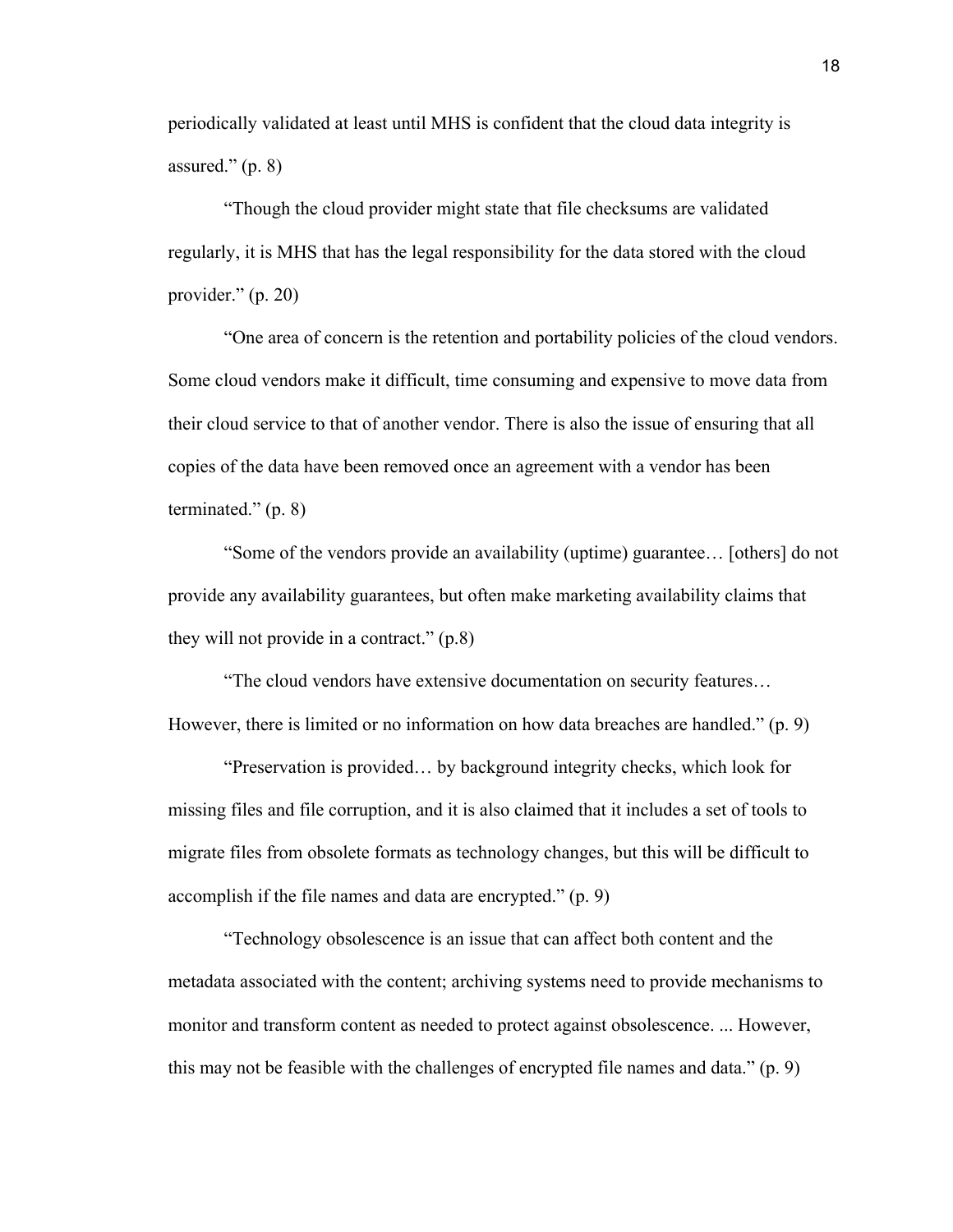This real-world example demonstrates the search for service providers and highlights the ways trust is being counteracted in the disconnect between expectations and reality of current services' offerings.

Individual experiences also shape a user's ability to trust digital preservation. People who regularly work with digital information may not trust digital preservation for many reasons, including the inaccessibility of material, the intangible nature of digital preservation (opposed to keeping physical records), the fluidity and ease of altering digital documents, and privacy and security concerns about using a repository (Hart & Liu, 2003).

In 2011, as New Zealand began to develop a national digital archives, Oliver, Chawner, and Liu conducted a focused survey "to investigate how ICT [information and communication technology] professionals view archivists and records managers and to try to determine whether recordkeepers were perceived as having any relevance to the management of digital information" (p. 312). The team wanted to identify what would positively influence trust in a third-party digital repository.

Their research shows that an individual's trust in digital repositories happens in two ways: trust in the archivist/records manager who administers the repository, and trust in the repository and its documents. These levels of trust are influenced by individual and occupational experiences. The survey revealed that relationships play a key role in trust within work environments. While records producers and records managers may have a strong relationship with archives and repositories, digital repositories and services require working with a new cohort, ITC personnel, and the two do not have an established mutual trust (Oliver et al., 2011, p. 312). ITC personnel, who work more regularly with digital records and systems, were generally less confident in an archives' or repository's ability to preserve, and it was noted that "although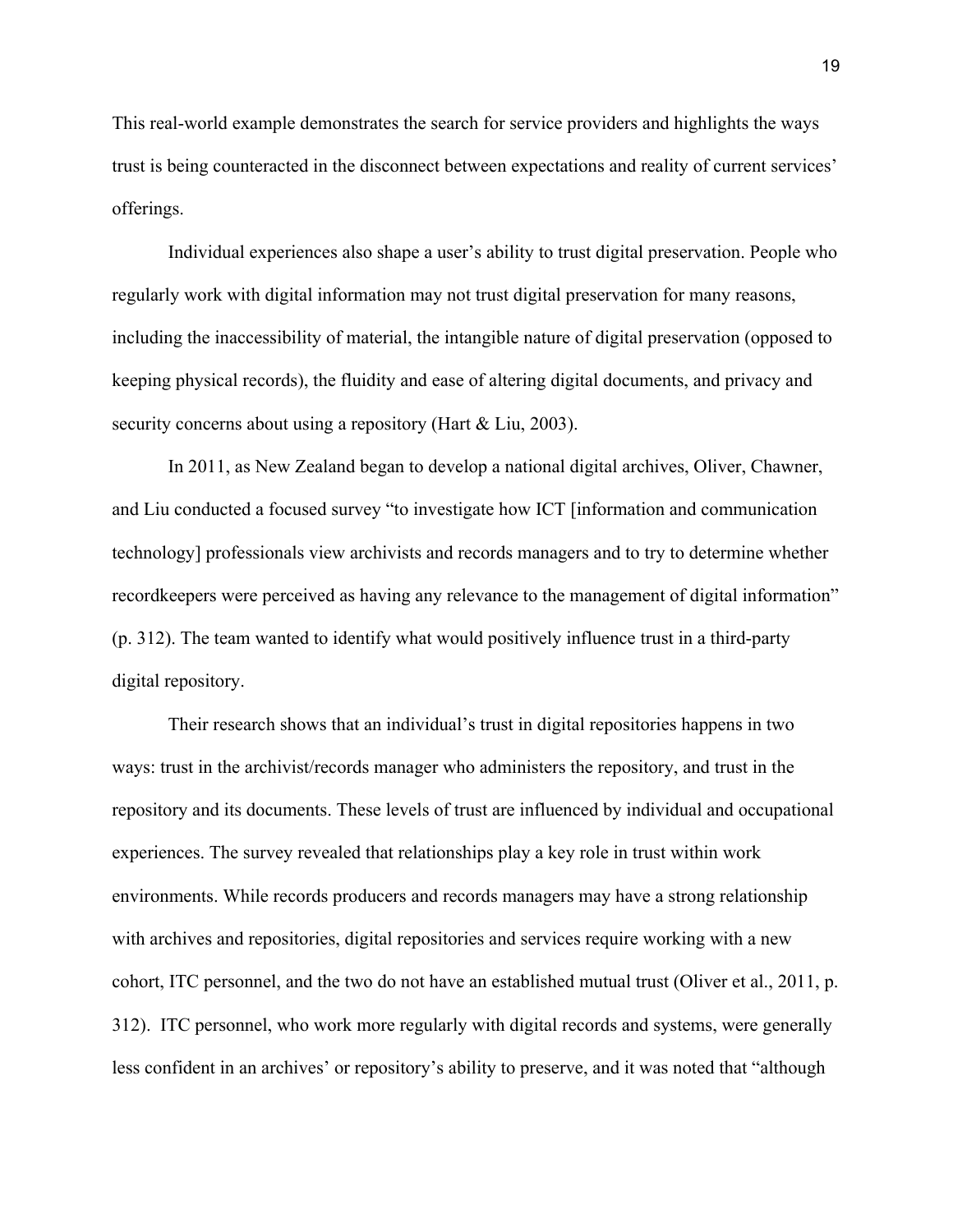archivists were fully trusted in the management of paper records, this level of trust did not carry through automatically to digital records" (Oliver et al, 2011, p. 312).

Other aspects that were identified as positively influencing trust in a repository or service include staffs of knowledgeable IT and records management specialists and certification. Respondents also suggested the ability to ask other users of the service about their experiences and "legal parameters on access and ability to move to another provider if performance was unsatisfactory" (Oliver et. al, 2011, p. 319). The most prominent and frequently cited concern for those surveyed was the necessity of being able to retrieve and access records stored within the repository. Demonstrating this capability will go far in increasing trust.

## Conclusion

Digital preservation services are too unknown to inherently encourage trust in their processes, products, or providers. Working relationships, too, will need to develop before DPaaS can be fully trusted by records creators. As digital repositories have shown, even an established service has a number of factors preventing users from using and trusting it.

The wants and needs of the public sectors targeted by our study will likely be similar to those explored in this review. Instead of further researching perceptions of trust in a preservation service or document retrieved through preservation services (parallel studies of the research presented here related to digital repositories), we propose researching the motivations of institutional decision makers—the management, records managers, and archivists that make the decision to purchase and use DPaaS—in order to better understand what can push DPaaS across the threshold from consideration to commitment.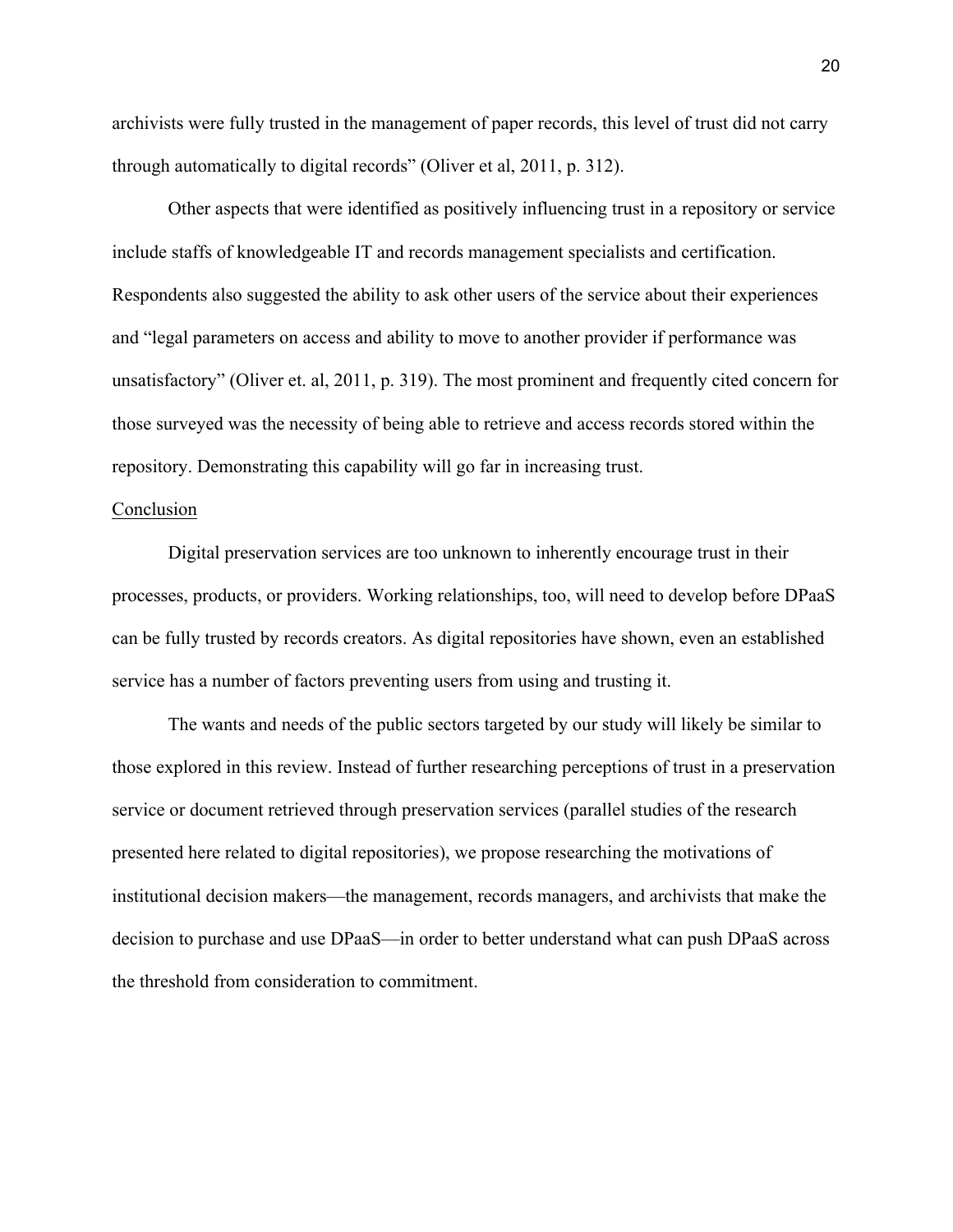#### References

About. (n.d.). *DuraSpace.* Retrieved from http://duraspace.org/about

- Akmon, D., Zimmerman, A., Daniels, M., & Hedstrom, M. (2011). The application of archival concepts to a data-intensive environment: working with scientists to understand data management and preservation needs. *Archival Science*, *11*(3-4), 329-348.
- Askhoj, J., Sugimoto, S., & Nagamor, M. (2011). Preserving Records in the Cloud. *Records Management Journal, 21*(3): 175-187. doi: 10.1108/09565691111186858.
- Beagrie, N., Bellinger, M., Dale, R., Doerr, M., Hedstrom, M., Jones, M., . . . Woodyard, D. (2002). Trusted Digital Repositories: Attributes and Responsibilities. *Research Libraries Group & Online Computer Library Center, Report.* Retrieved from http://www.oclc.org/content/dam/research/activities/trustedrep/repositories.pdf
- Belanche, D., Casaló, L. V., Flavián, C., & Schepers, J. (2014). Trust transfer in the continued usage of public e-services. *Information & Management*, *51*(6), 627-640.
- Brown, A., Katuu, S., Sebina, P. and Seles, A. (2009). "Module 4: Preserving Electronic Records", London: International Records Management Trust. Retrieved from http://www.irmt.org/documents/educ\_training/term%20modules/IRMT%20TERM%20M odule%204.pdf
- Chan, L. (2004). Supporting and Enhancing Scholarship in the Digital Age: The Role of Open-Access Institutional Repositories. *Canadian Journal of Communication, 29*(3): 277-300. Retrieved from http://cjc-online.ca/index.php/journal/article/viewArticle/1455
- Cruse, P., and Sandore, B. (2009). Introduction: The Library of Congress National Digital Information Infrastructure and Preservation Program. *Library Trends*, *57*(3), 301-314. Doi: 10.1353/lib.0.0055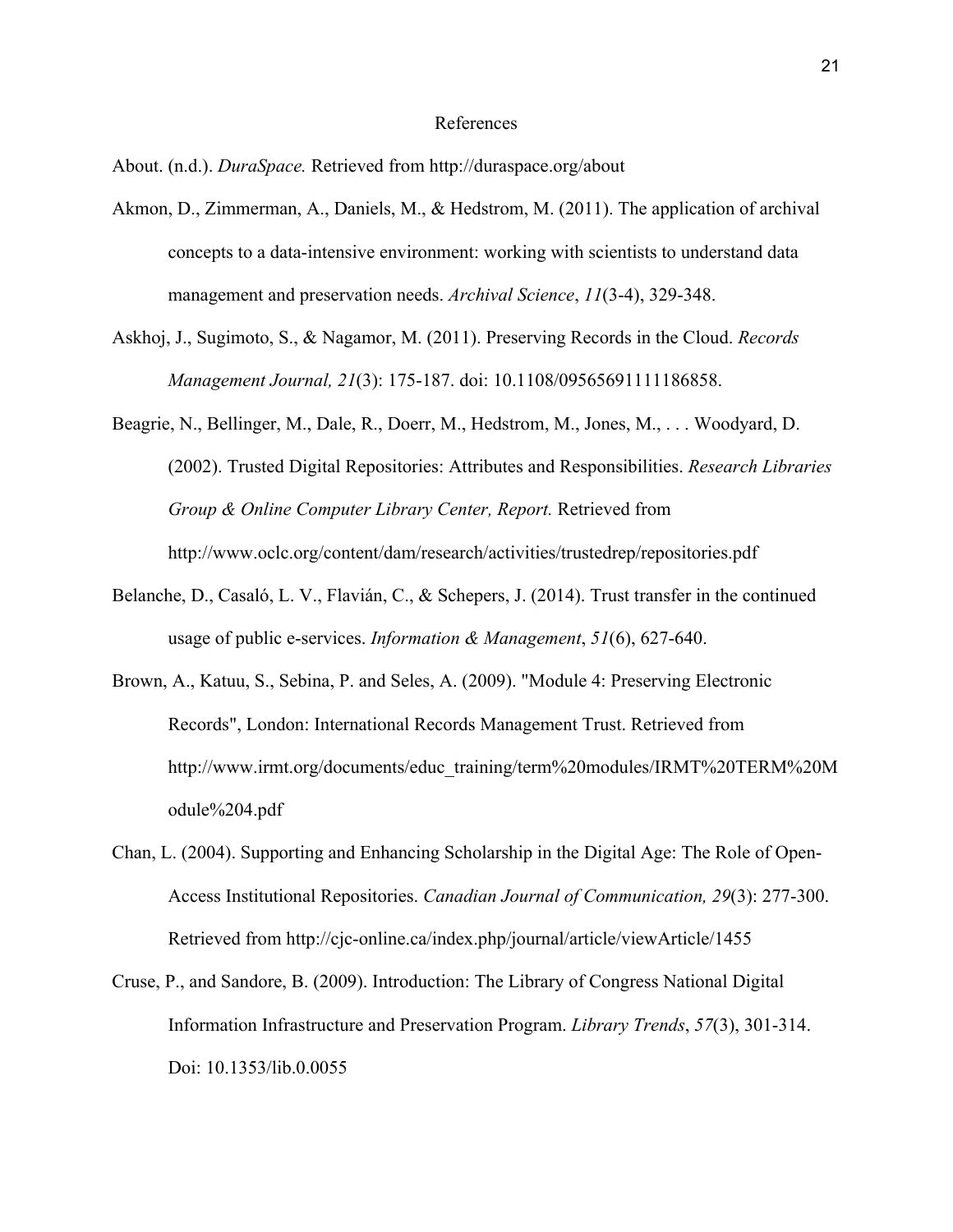- Dale, R. L., & Gore, E. B. (2010). Process Models and the Development of Trustworthy Digital Repositories. *Information Standards Quarterly*, *22*(2), 14-19.
- Davis, P. M., & Connolly, M. J. L. (2007). Institutional repositories: evaluating the reasons for non-use of Cornell University's installation of DSpace. *D-lib Magazine*, *13*(3). Retrieved from http://www.dlib.org/dlib/march07/davis/03davis.html
- Digital Preservation as a Service. (2016). National Library of New Zealand. Retrieved from https://diaarchivesndha.cwp.govt.nz/current-initiatives/dpaas/
- Dollar, C. M., & Ashley, L. J. (2013). Long Term Digital Preservation. In Smallwood, R. F. (Ed.), *Managing electronic records: Methods, best practices, and technologies* (p. 285 - 315): Somerset, N.J.: John Wiley & Sons.
- Donaldson, D. R. (2011). Users' Trust in Trusted Digital Repository Content, *8th International Conference on the Preservation of Digital Objects* (iPres'2011), Singapore, November 2011, 20-23.
- Donaldson, D. R. (2013). Measuring Perceptions of Trustworthiness: A Research Project, *10th International Conference on the Preservation of Digital Objects* (iPres'2013), Lisbon, Portugal, September, 2013, 88-94.
- Donaldson, D. R., and Conway, P. (2015). User Conceptions of Trustworthiness for Digital Archival Documents, *Journal of the Association for Information Science and Technology*, 66(12), pp. 2427-2444.
- Donaldson, D. R., and Fear, K. (2011). Provenance, End-User Trust, and Reuse: An Empirical Investigation, Proceedings of *3rd Workshop on the Theory and Practice of Provenance* (TaPP'2011) Heraklion, Crete, Greece, June 2011.

FAQ. (n.d.). *Portico*. Retrieved from http://www.portico.org/digital-preservation/about-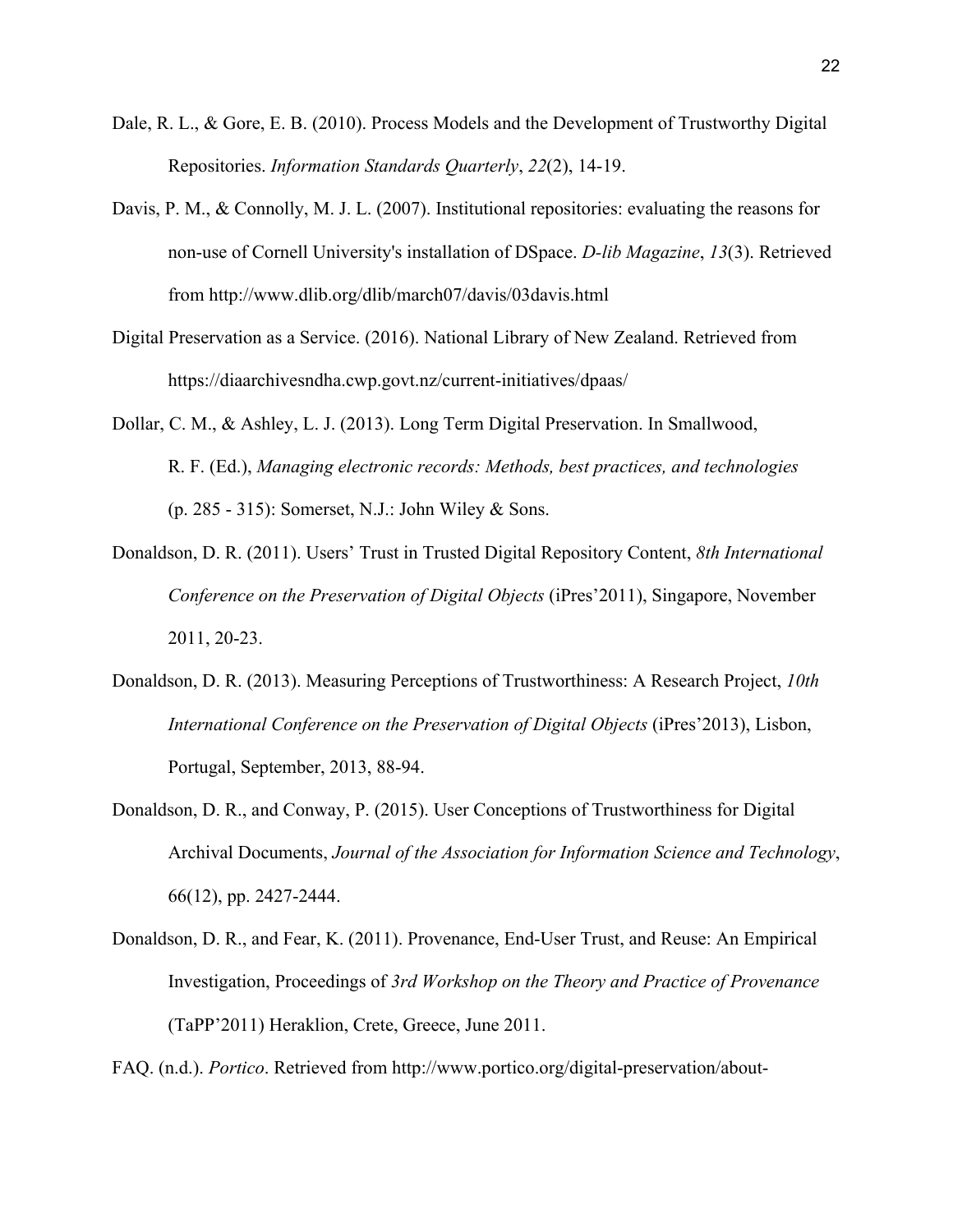us/about-usfaq

- Foster, N. F., & Gibbons, S. (2005). Understanding Faculty to Improve Content Recruitment for Institutional Repositories. *D-Lib Magazine, 11*(1). Retrieved from http://www.dlib.org/dlib/january05/foster/01foster.html
- Franks, P. C. (2015). Government use of cloud-based long term digital preservation as a service: An exploratory study. In *2015 Digital Heritage* (Vol. 2). IEEE.
- Fresa, A., Justrell, B., & Prandoni, C. (2015). "Digital curation and quality standards for memory institutions: PREFORMA research project." *Archival Science, 15*(2). Retrieved from http://dx.doi.org/10.1007/s10502-015-9242-8
- Halas, H., Porekar, J., Klobučar, T., & Blažič, A. J. (2008). "Organizational aspect of trusted legally valid long-term electronic archive solution." *WSEAS Transactions on Information Science and Applications*, *5*(6), 939-948. Retrieved from http://moreq2.eu/attachments/ article/330/Organisational%20aspects%20-%20Slovenian%20paper.pdf
- Hart, P. E., & Liu, Z. (2003). Trust in the preservation of digital information. *Communications of the ACM*, *46*(6), 93-97.
- Hedstrom, M., & Niu, J. (2008). Incentives for data producers to create "archive/ready" data: Implications for archives and records management. In *Proceedings from the Society of American Archivists Research Forum.*
- Hill, R., and Donaldson, D. R. (2015). Bridging the Trust Gap: Integrating Models of Behavior and Perception, New Security Paradigms Workshop (NSPW'2015), Twente, The Netherlands, September, 2015.

Home. (n.d.). PREFORMA. Retrieved from http://www.preforma-project.eu/ Instrumental, Inc. (2013). Report on Digital Preservation and Cloud Services. St. Paul, MN.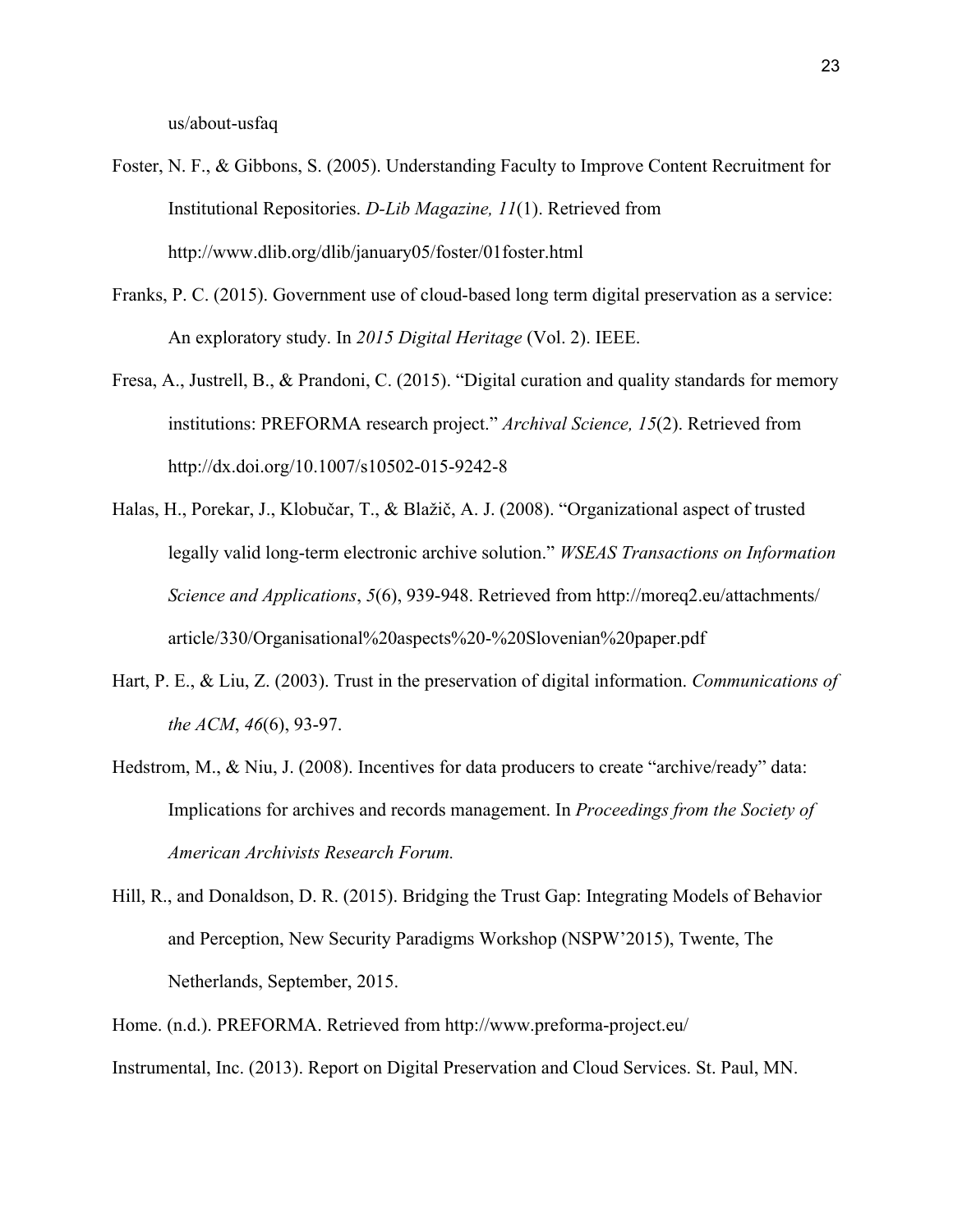Retrieved from http://www.mnhs.org/preserve/records/docs\_pdfs/Instrumental\_ MHSReportFinal Public v2.pdf

- Knight, S. (2015). Digital preservation as a service. National Library of New Zealand. Retrieved from https://natlib.govt.nz/blog/posts/digital-preservation-as-a-service
- Lavoie, B. F. (2003). *The incentives to preserve digital materials: Roles, scenarios, and economic decision-making*. OCLC Online Computer Library Center.
- LeFurgy, W. G. (2009). NDIIPP partner perspectives on economic sustainability. *Library Trends*, *57*(3), 413-426. doi: 10.1353/lib.0.0044
- Leverich, M., Nalliah, K., & Suderman, J. (2015). Historical Study of Cloud-Based Services (final). InterPARES Trust. Retrieved from https://InterPAREStrust.org/trust/about\_research/studies
- Library of Congress. (2002a). Preserving our digital heritage: Plan for the national digital information infrastructure and preservation program. Retrieved from http://www.digitalpreservation.gov/documents/ndiipp\_plan.pdf
- Library of Congress. (2002b). Preserving our digital heritage: Plan for the national digital information infrastructure and preservation program: Appendices. Retrieved from http://www.digitalpreservation.gov/multimedia/documents/ndiipp\_appendix.pdf
- Library of Congress. (2010). Preserving our digital heritage: Plan for the national digital information infrastructure and preservation program: 2010 report. Retrieved from http://www.digitalpreservation.gov/documents/NDIIPP2010Report\_Post.pdf
- Nguyen, Q. L., & Lake, A. (2011). Content server system architecture for providing differentiated levels of service in a digital preservation cloud. *2011 IEEE International Conference on Cloud Computing (CLOUD)*: 557-564.